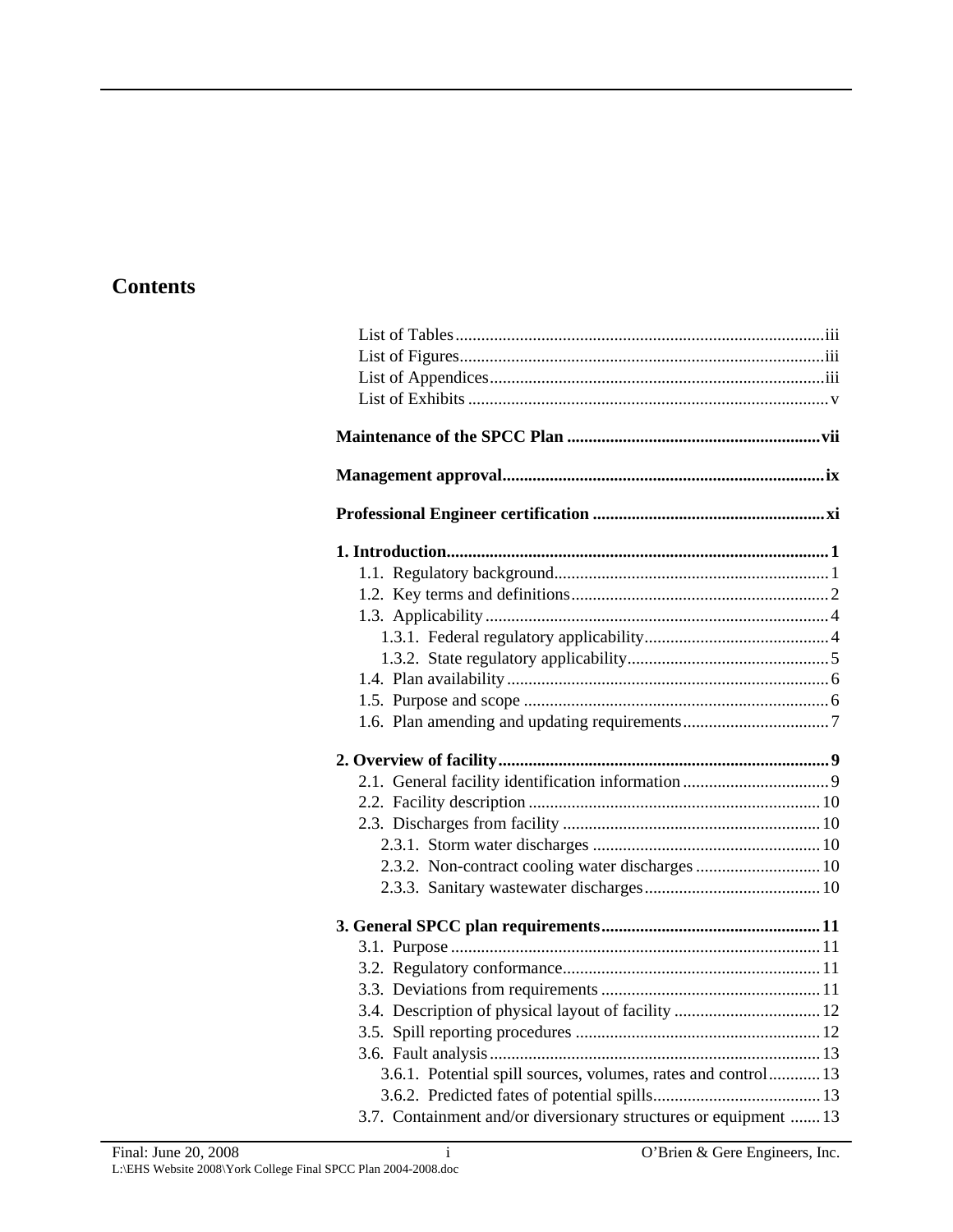| 3.10. Personnel training, and discharge prevention procedures  15    |  |
|----------------------------------------------------------------------|--|
|                                                                      |  |
|                                                                      |  |
| 3.13. Field-constructed aboveground containers  17                   |  |
| 3.14. Facility compliance with other applicable prevention standards |  |
|                                                                      |  |
|                                                                      |  |
|                                                                      |  |
|                                                                      |  |
|                                                                      |  |
|                                                                      |  |
| 4.4. Facility transfer operations, pumping, and facility process  22 |  |
|                                                                      |  |
|                                                                      |  |
|                                                                      |  |
|                                                                      |  |
|                                                                      |  |
|                                                                      |  |
|                                                                      |  |
|                                                                      |  |
|                                                                      |  |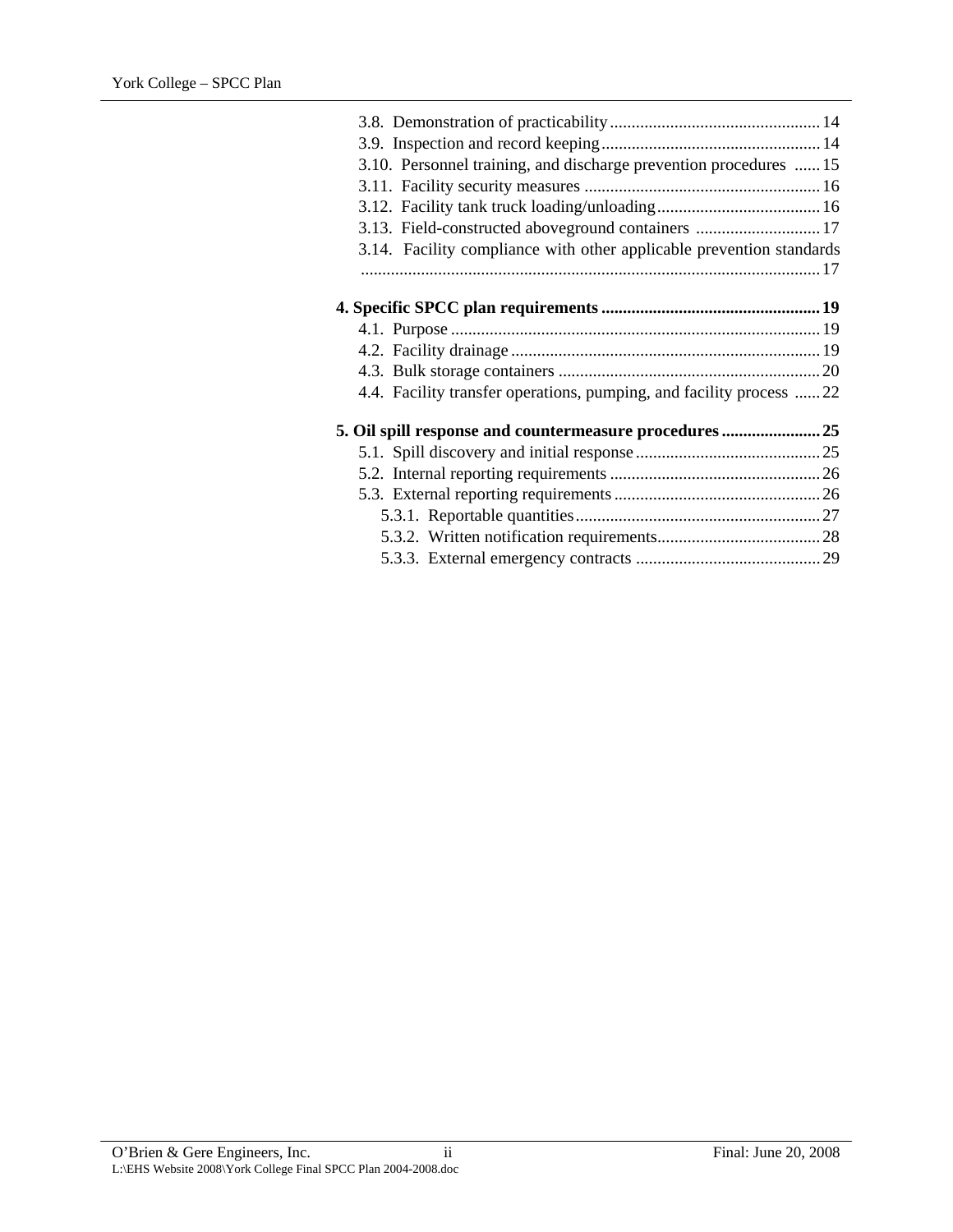# <span id="page-2-0"></span>**List of Tables**

- 2-1 Storm water discharges
- 3-1 York College PBS registered tanks
- 5-1 Internal emergency contacts
- 5-2 External emergency contacts

# **Tables located at end of report (see Tables tab)**

- 1. Potential Oil Spill Assessment and Associated Spill Prevention and Control Measures
- 2. SPCC Plan Facility Upgrade Schedule
- 3. Oil Storage Container Integrity Inspection Schedule

# **List of Figures**

- 1. Site location map
- 2. Site plan

# **List of Appendices**

- A. *Certification of the Applicability of the Substantial Harm Criteria* 40 CFR Part 112, Appendix C, Attachment C-II
- B. SPCC Plan Review and Evaluation Form
- C. SPCC Plan Regulatory Cross Comparison Matrix
- D. Tanker Truck Unloading/Loading Procedure
- E. Employee Training Attendance Record
- F. Monthly Petroleum Tank Inspection Log
- G. Drum/Container Storage and Handling Inspection Record
- H. Emergency Containment and Clean-up Supplies
- I. Spill History Form
- J. Regulatory Agency Reporting Log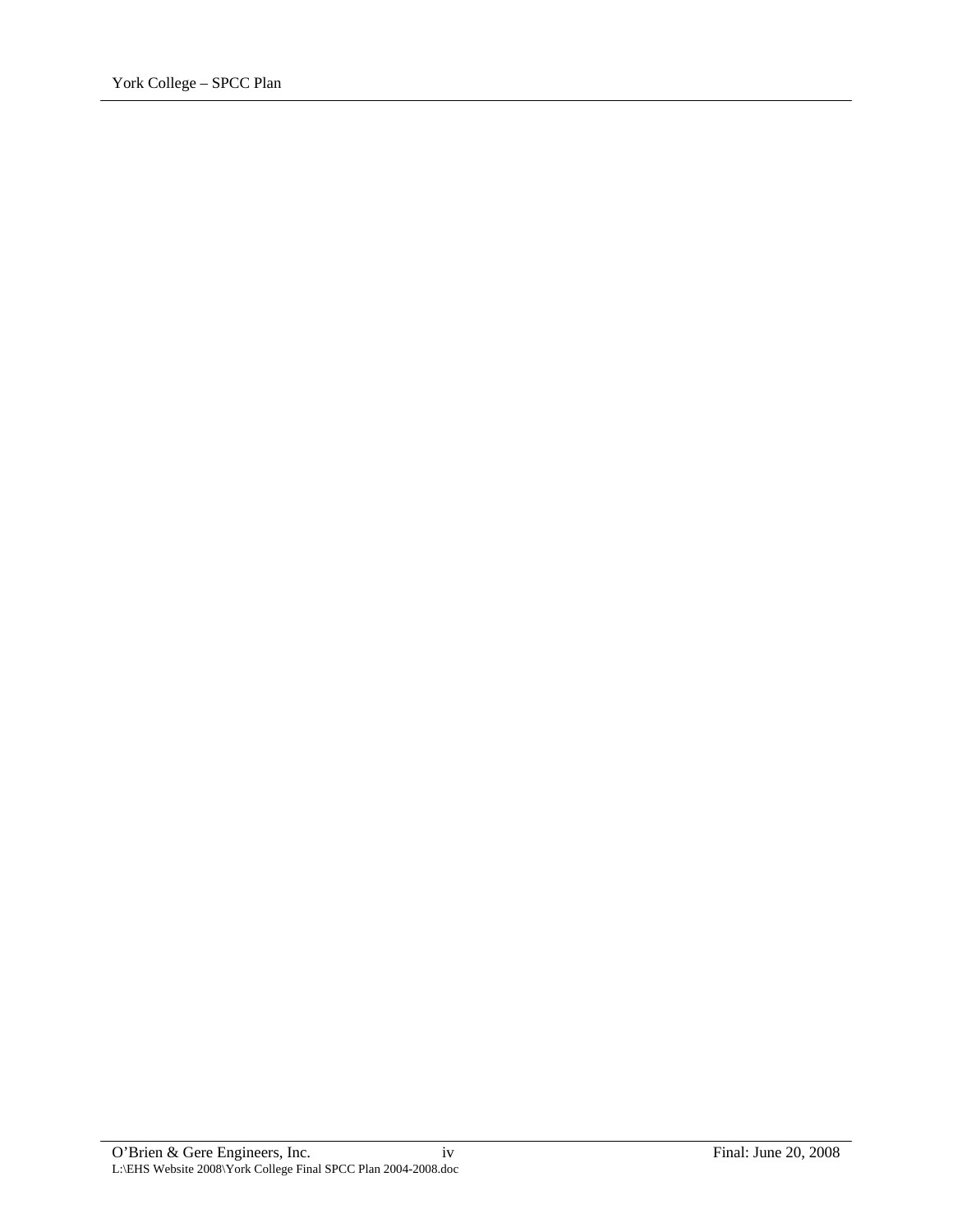# <span id="page-4-0"></span>**List of Exhibits**

- A. Final Rule 40 CFR Part 112 (July 17, 2002)
- B. NYSDEC, Compliance Audit *Petroleum Bulk Storage Regulations, 6 NYCRR 612 – 614*
- C. NYDEC, *Spill Prevention Operations Technology Series ("SPOTS"), Memo #6, Overfill/Spill Prevention Equipment For Petroleum Storage Tanks*
- D. NYDEC, *Spill Prevention Operations Technology Series ("SPOTS"), Memo #10, Secondary Containment Systems For Aboveground Storage Tanks*
- E. NYSDEC's *Final Guidance and Responsiveness Summary Regarding Petroleum Spill Reporting, effective May 1, 1996*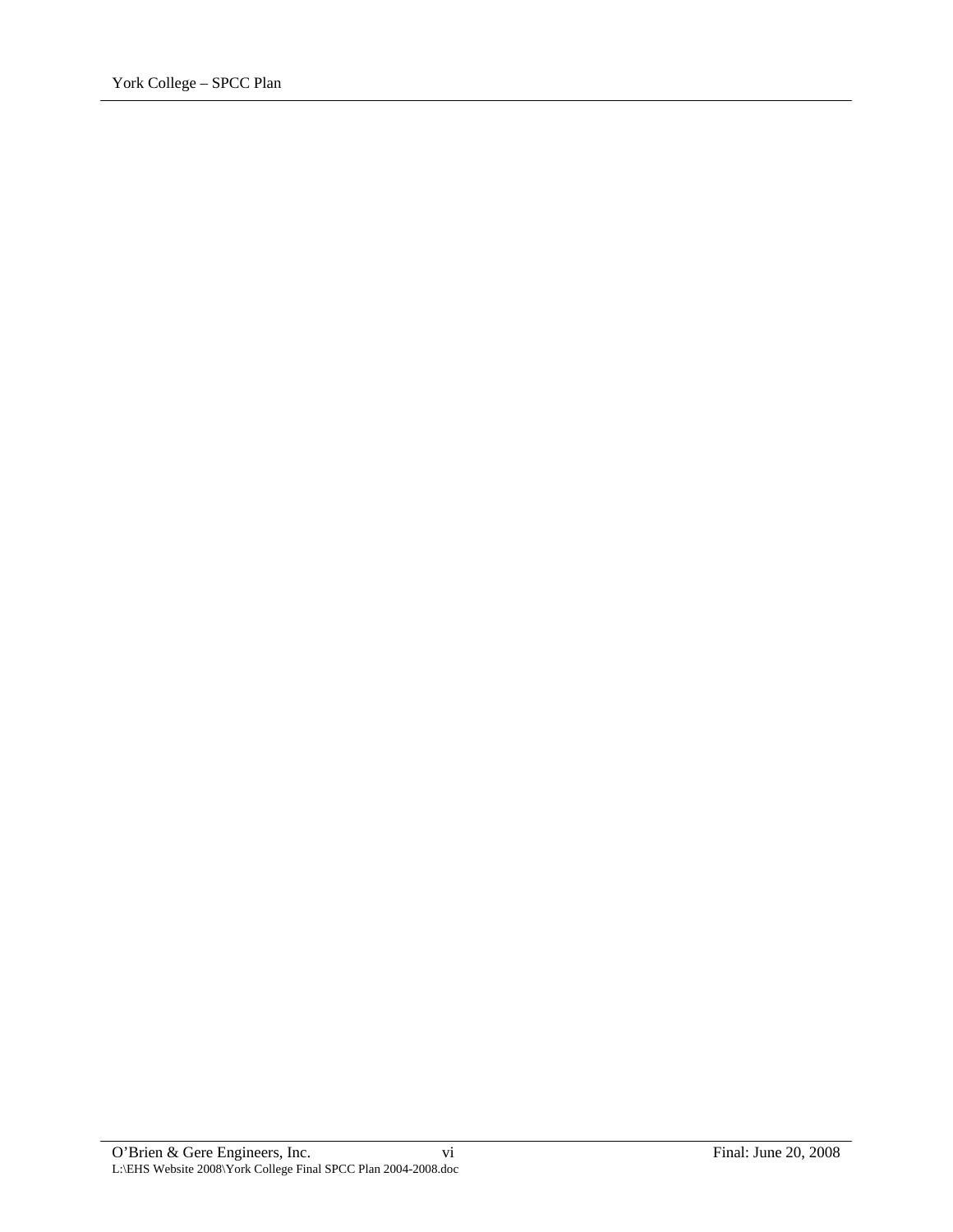# <span id="page-6-0"></span>**Maintenance of the SPCC Plan**

In accordance with 40 CFR 112.5(a), this Spill Prevention, Control and Countermeasure (SPCC) Plan must be amended "*when there is a change in the facility design, construction, operation, or maintenance that materially affects its potential for a discharge*" into or upon the navigable waters of the United States or adjoining shorelines [as defined by 40 CFR Part 112.1(b)].

In addition to the above-referenced requirement, the City University of New York's (CUNY's) York College is required to complete a review and evaluation of this SPCC Plan at least once every *5 years*.

More specific information related to the review and amendment requirements is described in Section 1.6 of this SPCC Plan.

The following provides a summary of the revisions, and associated Professional Engineer (P.E.) certifications, made to this SPCC Plan.

| <b>Date</b>                                                                                                                                                        | <b>Description of activity</b>  | <b>Professional Engineer</b>                                 | <b>Management approval</b>                              |
|--------------------------------------------------------------------------------------------------------------------------------------------------------------------|---------------------------------|--------------------------------------------------------------|---------------------------------------------------------|
| 1/14/04                                                                                                                                                            | Original SPCC<br>Plan prepared* | James R. Heckathorne, P.E.<br>O'Brien & Gere Engineers, Inc. | Judith Brontein<br>Vice President for<br>Administration |
|                                                                                                                                                                    |                                 |                                                              |                                                         |
|                                                                                                                                                                    |                                 |                                                              |                                                         |
|                                                                                                                                                                    |                                 |                                                              |                                                         |
|                                                                                                                                                                    |                                 |                                                              |                                                         |
|                                                                                                                                                                    |                                 |                                                              |                                                         |
|                                                                                                                                                                    |                                 |                                                              |                                                         |
|                                                                                                                                                                    |                                 |                                                              |                                                         |
| Note: * SPCC Plan updated in accordance with the revised SPCC rule (Title 40 - Code of Federal Regulations,<br>Part 112), Volume 67, No. 137, dated July 17, 2002. |                                 |                                                              |                                                         |

*York College – SPCC Plan Revisions* 

*Source*: York College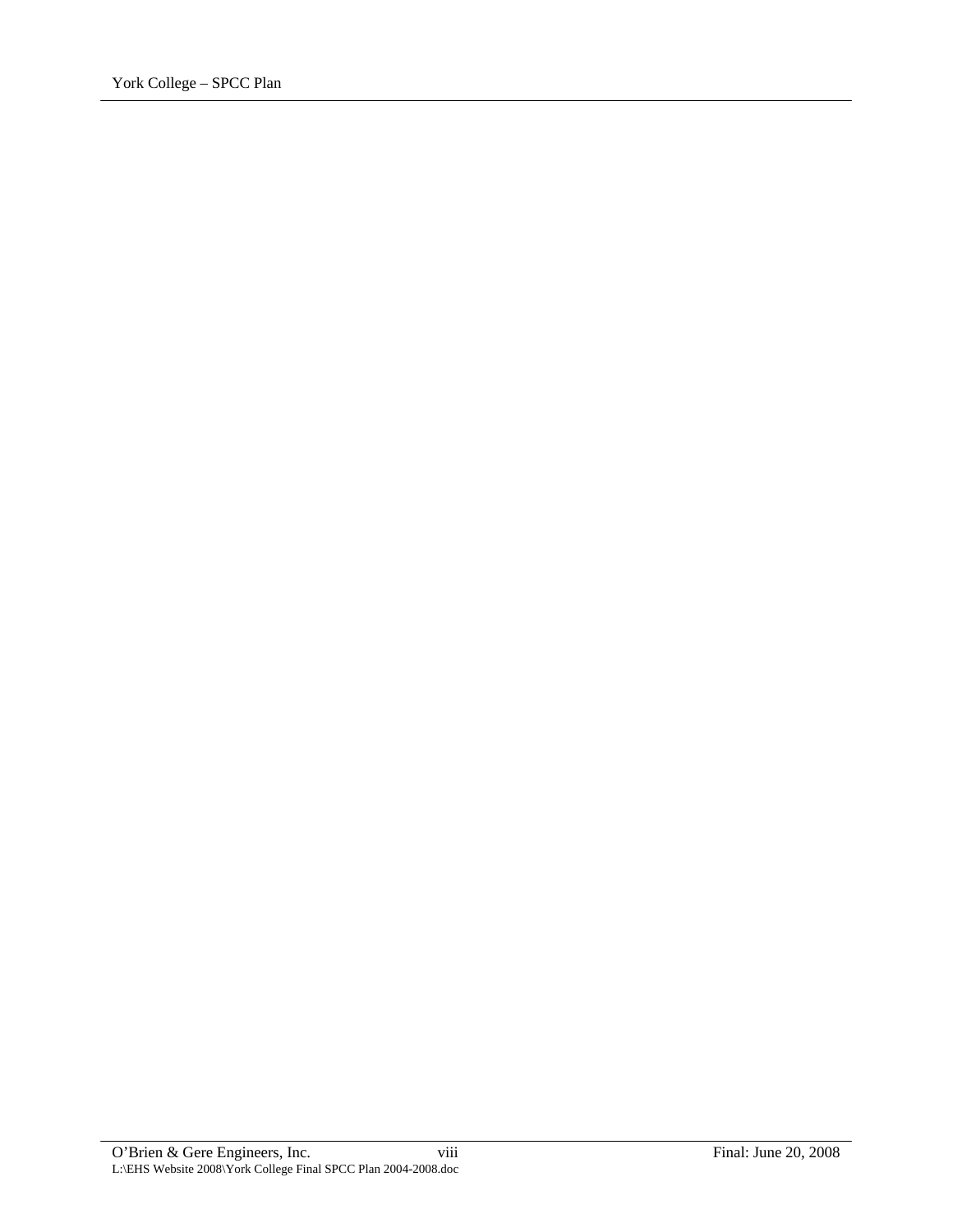# <span id="page-8-0"></span>**Management approval**

#### **Spill Prevention, Control and Countermeasure Plan**

### **York College 94-20 Guy R. Brewer Boulevard Jamaica, NY 11451**

York College is committed to the prevention of discharges of oil to navigable waters and the environment, and maintains the appropriate standards for spill prevention control and countermeasures through regular review, updating, and implementation of this SPCC Plan, as described herein. In accordance with 40 CFR Part 112.7, this SPCC Plan "*has the full approval of management at a level with authority to commit the necessary resources to fully implement the Plan*."

YORK COLLEGE

Jerald Posman

Vice President and Chief Operating Officer for Administrative Affairs

Date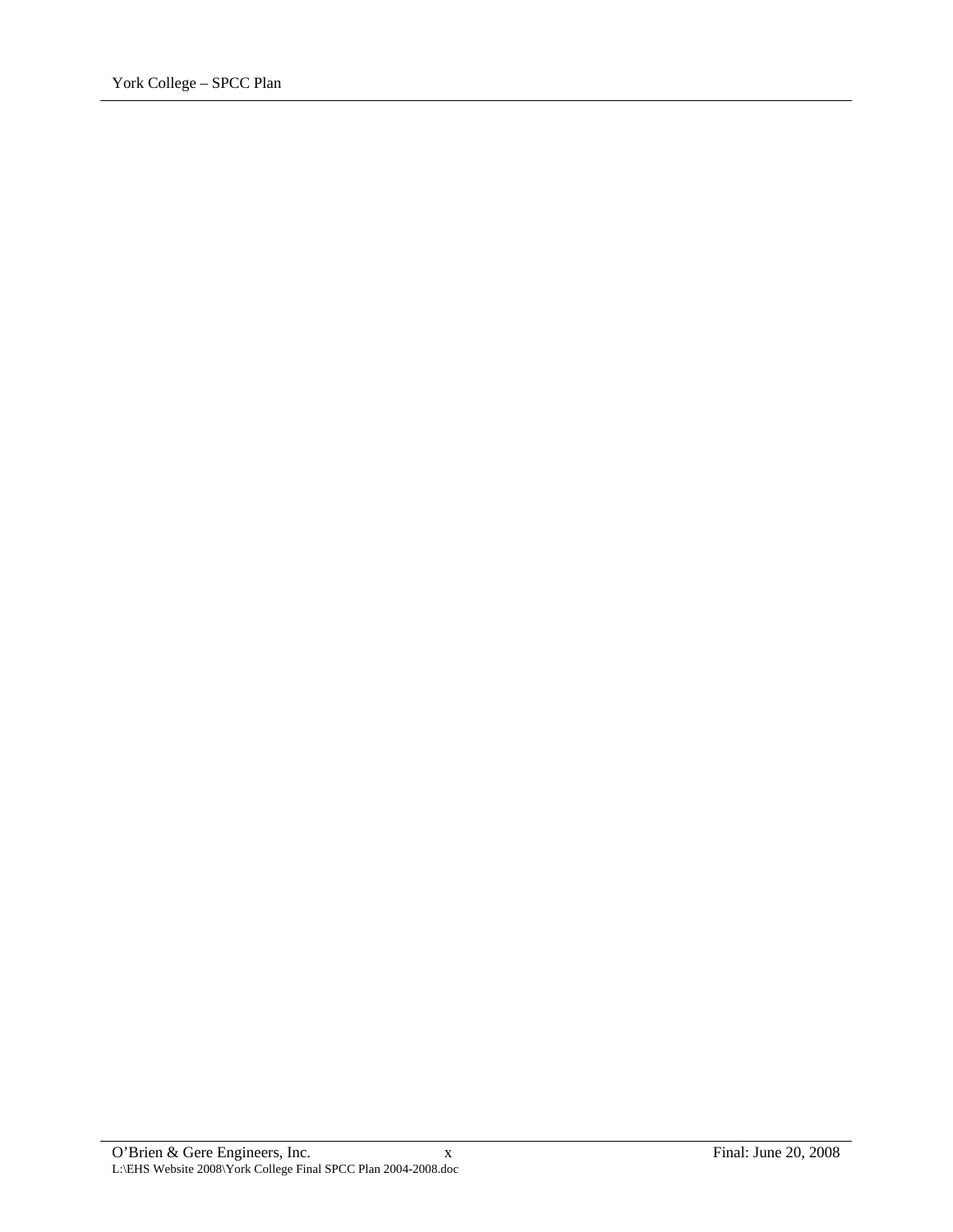# <span id="page-10-0"></span>**Professional Engineer certification**

This SPCC Plan has been developed based on site visits to and inspection of the York College campus located in Jamaica, New York, and inspections of the facilities, and information provided by York College personnel. I hereby certify that members of my staff who are familiar with the current requirements of 40 CFR Part 112 examined the facility under my direction and supervision. Based upon my inquiry of these staff members and my familiarity with 40 CFR Part 112, I hereby attest that this SPCC Plan meets the following criteria set forth in the current version of those regulations:

- *"the SPCC Plan has been prepared in accordance with good engineering practices, including consideration of applicable industry standards,*
- *procedures for required inspections and testing have been established, and*
- *the SPCC Plan is adequate for the facility*."

#### O'BRIEN & GERE ENGINEERS, INC.

**PERSON, UNLESS HE OR SHE IS ACTING UNDER THE DIRECTION OF A LICENSED PROFESSIONAL ENGINEER, TO ALTER THIS DOCUMENT [See Section 1.6 for additional information]**

James R. Heckathorne, P.E. Vice President

Date:

Registration No.: 56609 State: New York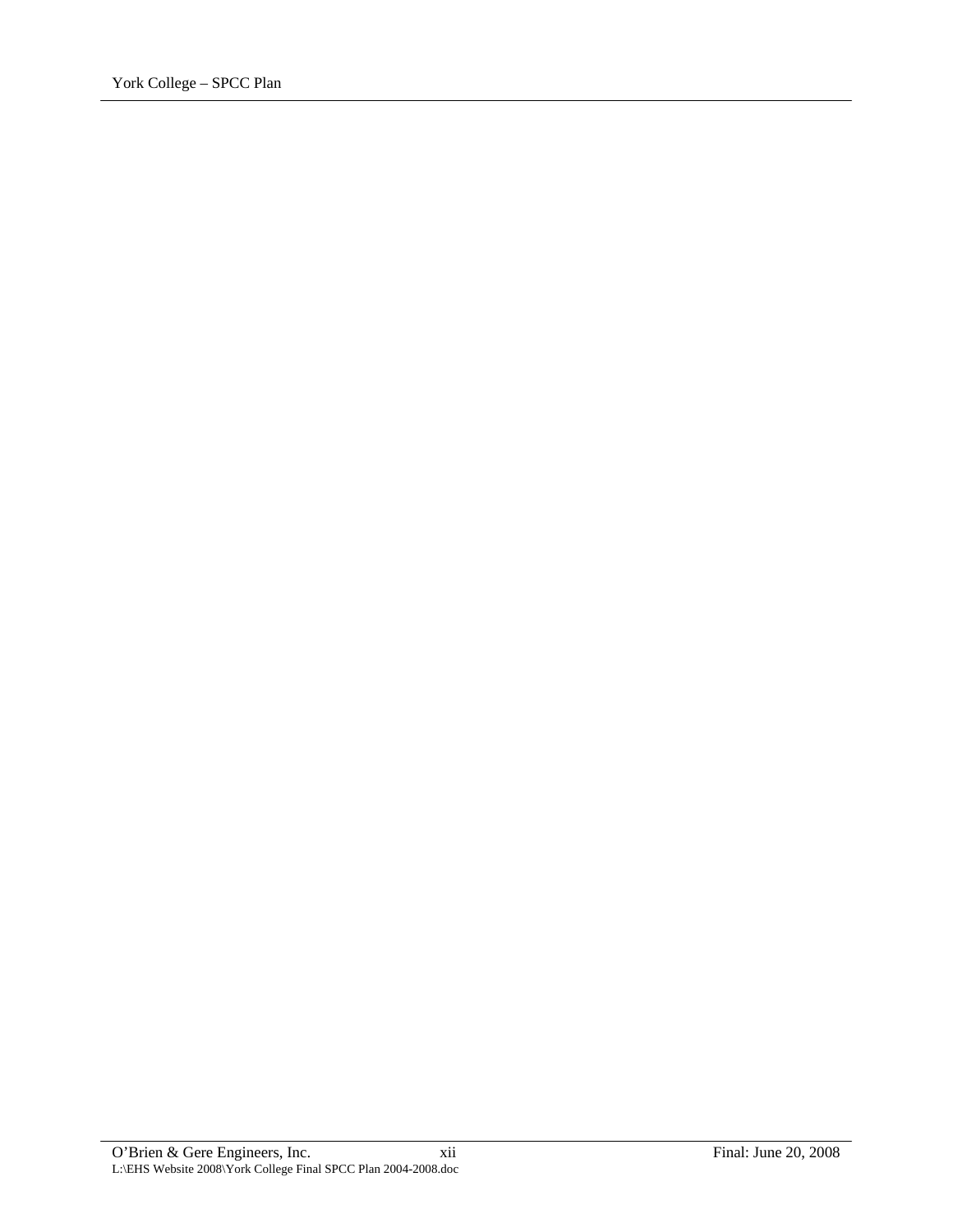# <span id="page-12-0"></span>**1. Introduction**

# **1.1. Regulatory background**

The United States Environmental Protection Agency (USEPA's) Oil Spill Prevention, Control and Countermeasure ("SPCC") rule was initially published in the Federal Register on December 11, 1973, and was promulgated under the authority of Section  $311(j)(1)(C)$  of the 1970 Federal Water Pollution Control Act, as amended, also known as the Clean Water Act (CWA).

The SPCC rule is codified in Title 40 of the Code of Federal Regulations (40 CFR) Part 112 under the title "Oil Pollution Prevention," which first became effective on January 10, 1974. The USEPA has since proposed revisions to the SPCC rules in 1991, 1993, and 1997. On June 28, 2002 the USEPA Administrator signed a notice that amended the SPCC rule, which was published in the Federal Register on July 17, 2002. The SPCC rule amendments became effective on August 16, 2002.

The goal of the oil pollution prevention regulation in 40 CFR Part 112 is to prevent oil discharges from reaching navigable waters of the United States or adjoining shorelines. The rule was also written to ensure effective responses to oil discharges. The rule further specifies that proactive, and not passive, measures must be used to respond to oil discharges. The oil pollution regulation contains two major types of requirements: prevention requirements (SPCC rule) and facility response plan (FRP) requirements. The prevention requirements in Sections 112.1 through 112.7 were first promulgated in the 1973 SPCC rule. For facilities covered under the SPCC rule, the primary obligation is to develop a SPCC Plan, which must contain measures to prevent and control oil spills, including those resulting from human operational error or equipment failures.

The requirements for the preparation and implementation of an SPCC Plan are established by 40 CFR Part 112 to "*prevent the discharge of oil from non-transportation related on-shore and off-shore facilities into or upon the navigable waters of the United States or adjoining shorelines*." A facility that has discharged, or could reasonably be expected to discharge, oil in hazardous quantities (as defined in 40 CFR Part 110) into or upon "*navigable waters*" is required to prepare an SPCC Plan. [See Section 1.2 for definitions of key regulatory terms.]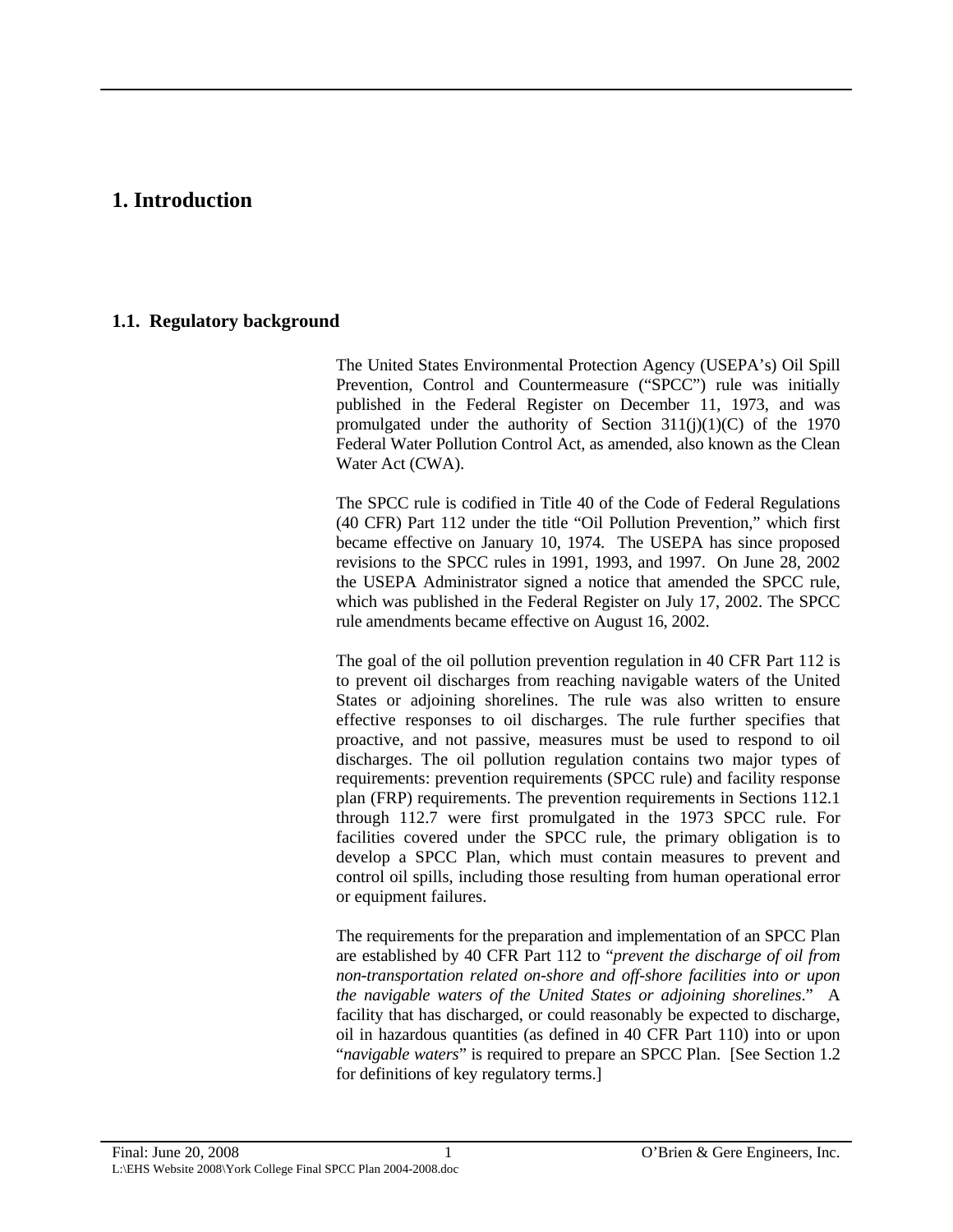<span id="page-13-0"></span>Those facilities that could reasonably be expected to discharge oil into navigable waters or adjoining shorelines and have a total aboveground storage capacity of oil, which is not buried and is greater than 1,320 gallons, must prepare an SPCC Plan.

*Note:* For calculating total aboveground storage capacity, only containers of oil with a capacity of 55 gallons or greater are counted towards the 1,320 gallon regulatory threshold. The on-site location (*e.g.*, inside versus outside) of the containers or machinery is irrelevant for calculation purposes.

# **1.2. Key terms and definitions**

As there are a number of key terms that are used within the SPCC regulations and within this SPCC Plan, it is important to understand each of the following, which have been defined pursuant to 40 CFR Part 112.2:

- *Bulk storage container* means any container used to store oil. These containers are used for purposes including, but not limited to, the storage of oil prior to use, while being used, or prior to further distribution in commerce. Oil-filled electrical, operating, or manufacturing equipment is not a bulk storage container.
- *Discharge –* includes, but is not limited to, any spilling, leaking, pumping, pouring, emitting, emptying, or dumping of oil, but excludes discharges in compliance with a permit under section 402 of the CWA; discharges resulting from circumstances identified, reviewed, and made a part of the public record with respect to a permit issued or modified under section 402 of the CWA, and subject to a condition in such permit; or continuous or anticipated intermittent discharges from a point source, identified in a permit or permit application under section 402 of the CWA, that are caused by events occurring within the scope of relevant operating or treatment systems. For purposes of 40 CFR Part 112, the term *discharge* shall not include any discharge of oil that is authorized by a permit issued under section 13 of the River and Harbor Act of 1899 (33 U.S.C. 407).
- *Discharge of oil in harmful quantities* means a discharge that violates applicable water quality standards, or causes a film or sheen or discoloration of the surface of the water or adjoining shorelines, or causes a sludge or emulsion to be deposited beneath the surface of the water or upon adjoining shorelines.
- *Facility* means any mobile or fixed, onshore or offshore building, structure, installation, equipment, pipe, or pipeline (other than a vessel or a public vessel) used in oil well drilling operations, oil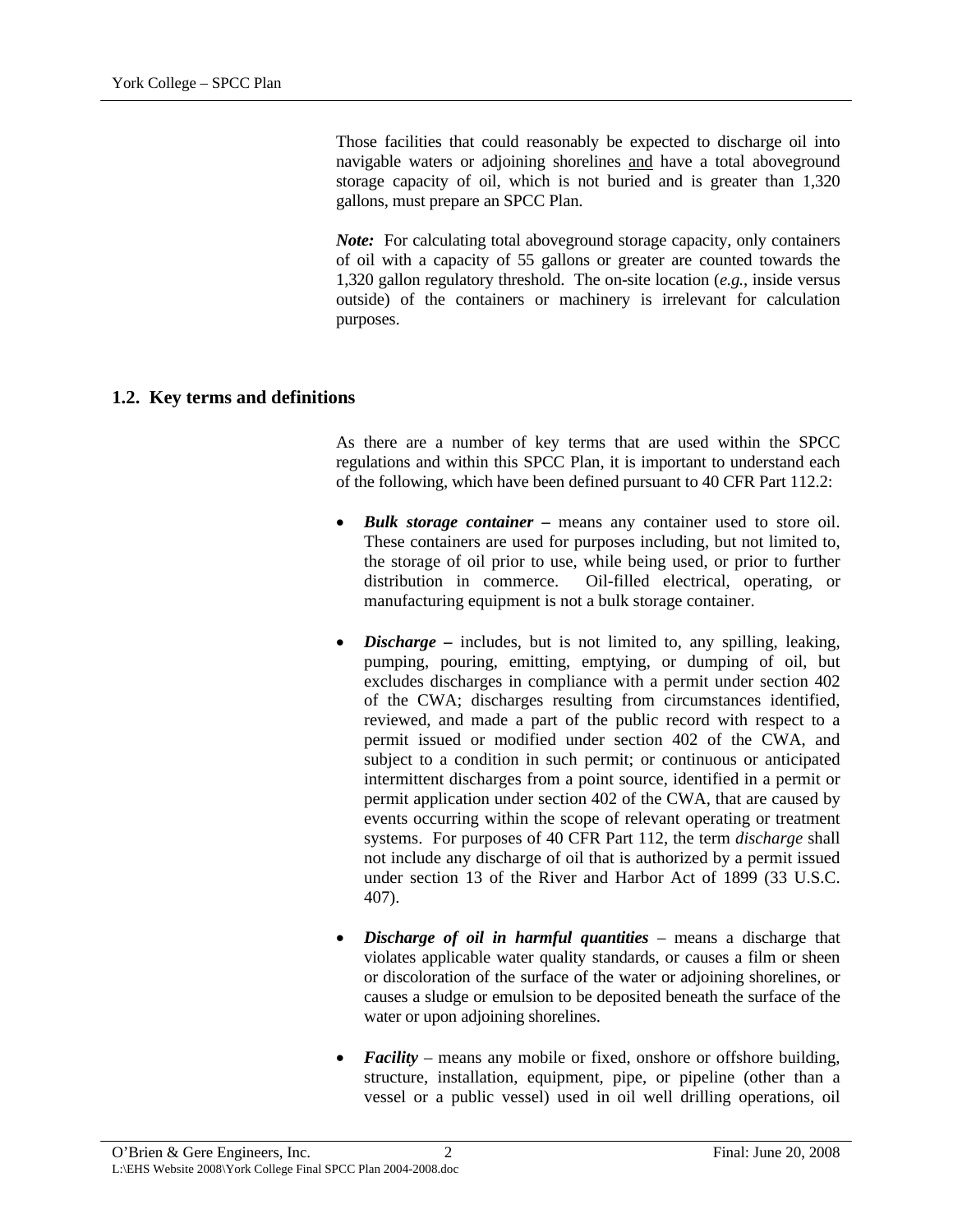production, oil refining, oil storage, oil gathering, oil processing, oil transfer, oil distribution, and waste treatment, or in which oil is used.

The boundaries of a facility depend on several site-specific factors, including, but not limited to, the ownership or operation of buildings, structures, and equipment on the same site and the types of activity at the site.

- *Navigable waters* means the waters of the United States, including the territorial seas. The term includes:
	- 1) All waters that are currently used, were used in the past, or may be susceptible to use in interstate or foreign commerce, including all waters subject to the ebb and flow of the tide;
	- 2) All interstate waters, including interstate wetlands;
	- 3) All other waters such as intrastate lakes, rivers, streams (including intermittent streams), mudflats, sandflats, wetlands, sloughs, prairie potholes, wet meadows, playa lakes, or natural ponds, the use, degradation, or destruction of which could affect interstate or foreign commerce including any such waters:
		- (i) That are or could be used by interstate or foreign travelers for recreational or other purposes; or
		- (ii) From which fish or shellfish are or could be taken and sold in interstate or foreign commerce; or,
		- (iii) That are or could be used for industrial purposes by industries in interstate commerce;
	- 4) All impoundments of waters otherwise defined as waters of the United States under this section;
	- 5) Tributaries of waters identified in paragraphs (1) through (4) of this definition;
	- 6) The territorial sea; and
	- 7) Wetlands adjacent to waters (other than waters that are themselves wetlands) identified in paragraphs (1) through (6) of this definition.

Waste treatment systems, including treatment ponds or lagoons designed to meet the requirements of the CWA (other than cooling ponds, which also meet the criteria of this definition) are not waters of the United States. Navigable waters do not include prior converted cropland. Notwithstanding the determination of an area's status as prior converted cropland by any other Federal agency, for the purposes of the CWA, the final authority regarding CWA jurisdiction remains with the USEPA.

• *Non-petroleum oil* – means oil of any kind that is not petroleumbased, including but not limited to: fats, oils, and greases of animal, fish, or marine mammal origin; and vegetable oils, including oils from seeds, nuts, fruits, and kernels.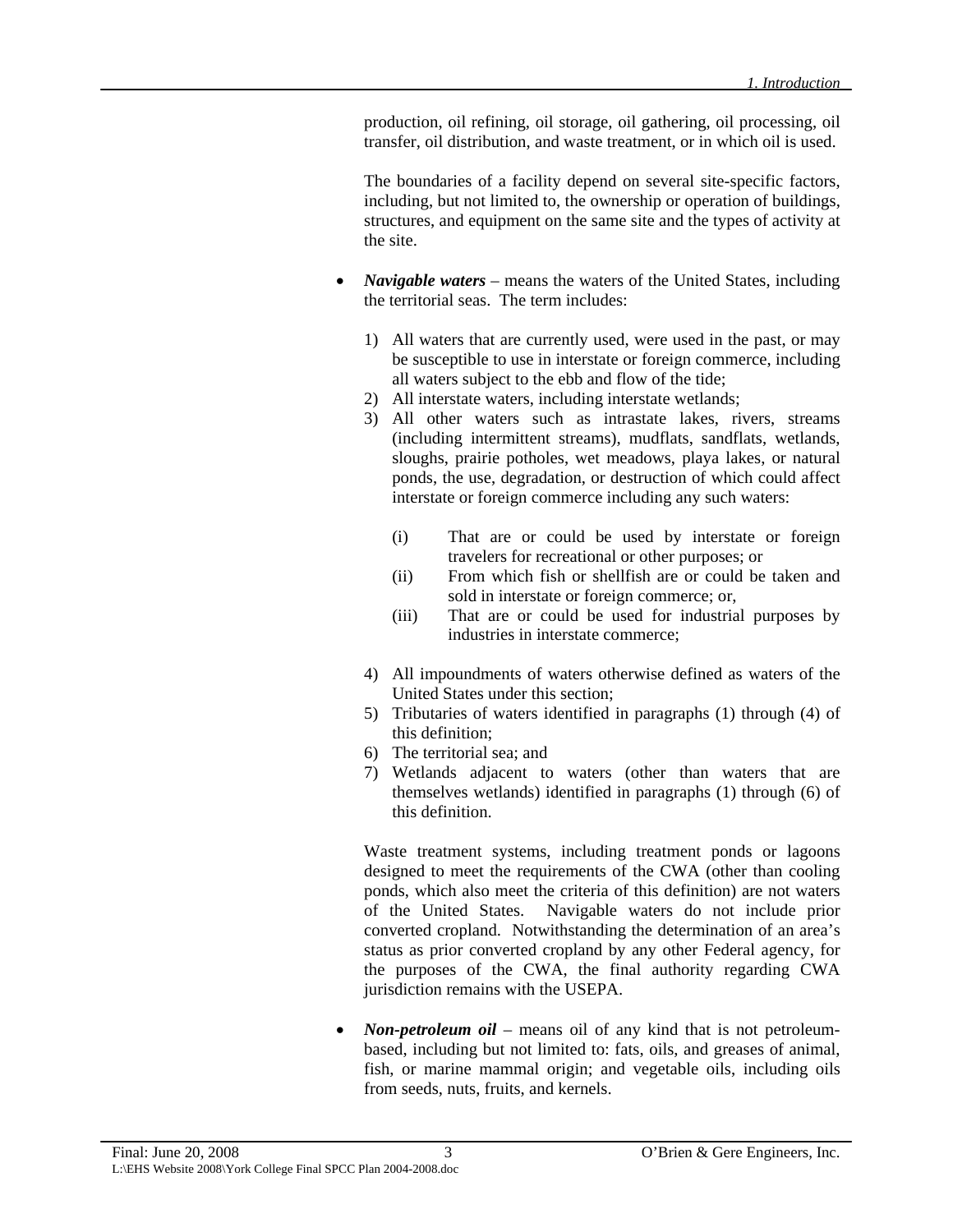- <span id="page-15-0"></span>• *Oil* – means oil of any kind or in any form, including, but not limited to: fats, oils, or greases of animal, fish, or marine mammal origin; vegetable oils, including oils from seeds, nuts, fruits, or kernels; and, other oils and greases, including petroleum, fuel oil, sludge, synthetic oils, mineral oils, oil refuse, or oil mixed with wastes other than dredged spoil.
- *Onshore facility* means any facility of any kind located in, on, or under any land within the United States, other than submerged lands.
- *Permanently closed* means any container or facility for which:
	- 1) All liquid and sludge has been removed from each container and connecting line; and
	- 2) All connecting lines and piping have been disconnected from the container and blanked off, all valves (except for ventilation valves) have been closed and locked, and conspicuous signs have been posted on each container stating that it is a permanently closed container and noting the date of closure.
- *Petroleum oil* means petroleum in any form, including but not limited to crude oil, fuel oil (including diesel and jet fuels), mineral oil, sludge, oil refuse, and refined products.
- *Spill event* means a discharge of oil into or upon the navigable waters of the United States or adjoining shorelines in harmful quantities.
- *Storage capacity* means the shell capacity of the container.

Additional terms are defined in the USEPA's *Acronyms and Glossary of Terms Relating to Oil Pollution Prevention*, which is located at [http://www.epa.gov/oilspill.](http://www.epa.gove/oilspill)

# **1.3. Applicability**

# **1.3.1. Federal regulatory applicability**

The York College campus is subject to 40 CFR Part 112 based on the reasonable potential to discharge oil into or upon navigable waters of the United States or adjoining shorelines. The reasonable potential is based upon the geographical and physical aspects of the facility (such as proximity to navigable waters and storm water drainage) and excludes consideration of manmade features such as dikes, equipment or other structures that may serve to restrain, contain, or otherwise prevent a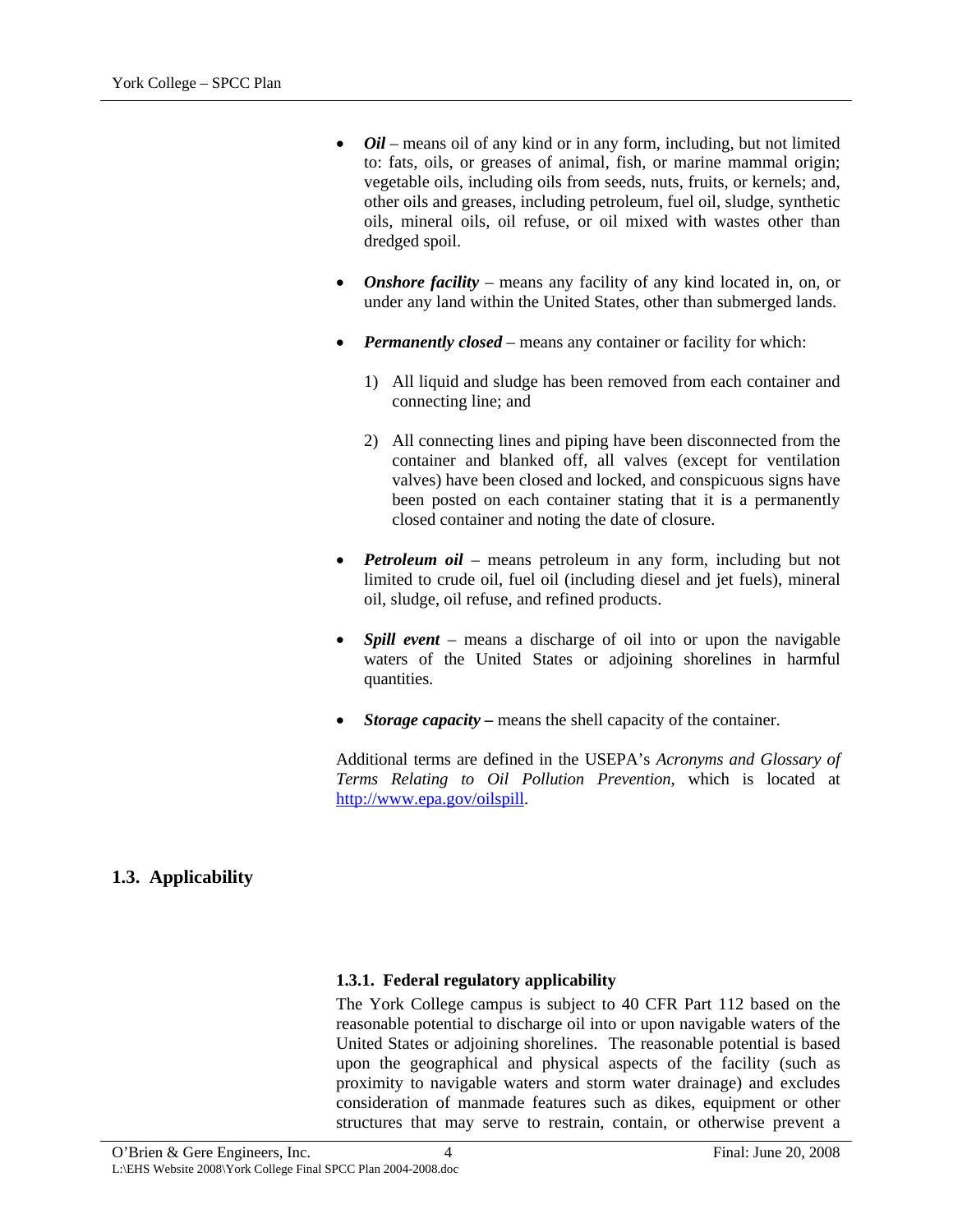<span id="page-16-0"></span>discharge of oil into or upon navigable waters of the United States or adjoining shorelines.

Additionally, York College is subject to the requirements of 40 CFR Part 112 on the basis that there is currently an aggregate aboveground storage capacity of more than 1,320 gallons of oil. As required per 40 CFR Part 112.7(a)(3)(i), **Table 1** (see Tables tab) describes the capacity and type of oil products stored at York College.

Based on the review of available records for the York College campus, the following types of tanks, which are regulated under 40 CFR Part 112, are not currently present, and therefore, are not addressed within this SPCC Plan:

- partially buried oil storage containers
- bunkered oil storage containers
- petroleum storage tanks with internal heating coils
- breakout oil storage containers
- field-constructed aboveground oil storage containers
- non-petroleum oil storage containers.

In addition to the requirements for the preparation of an SPCC Plan, subject facilities are required to complete Appendix C, Attachment C-II of 40 CFR Part 112, "*Certification of the Applicability of the Substantial Harm Criteria*" (see **Appendix A** of this SPCC Plan). As the current oil storage capacity is not greater than or equal to 1 million gallons, which would require the preparation of a Facility Response Plan (FRP), and does not transfer over water to and from vessels, York College is not currently considered a facility that "*could reasonably be expected to cause substantial harm to the environment by discharging (oil) into or on the navigable waters of adjoining shorelines*" [of the United States]. As such, an FRP is not required to be prepared for York College.

#### **1.3.2. State regulatory applicability**

In addition to the USEPA's SPCC Plan requirements, York College is also governed by the New York State Department of Environmental Conservation (NYSDEC) "Petroleum Bulk Storage" (PBS) regulations, Title 6 of the New York State Official Compilation of Codes, Rules, Regulations Parts 612, 613, and 614 (6 NYCRR 612 – 614). These regulations apply to the facility since it has an aboveground storage capacity over 1,100 gallons of petroleum.

"Petroleum," as defined by 6 NYCRR 612.1(c), means:

*Any petroleum-based oil of any kind, which if liquid at 20ºC under atmospheric pressure and has been refined, re-refined, or otherwise processed for the purpose of being burned as fuel to produce heat or useable energy, or which is suitable for use as a motor fuel or lubricant in the operation or maintenance of an engine. Waste oil, which is being*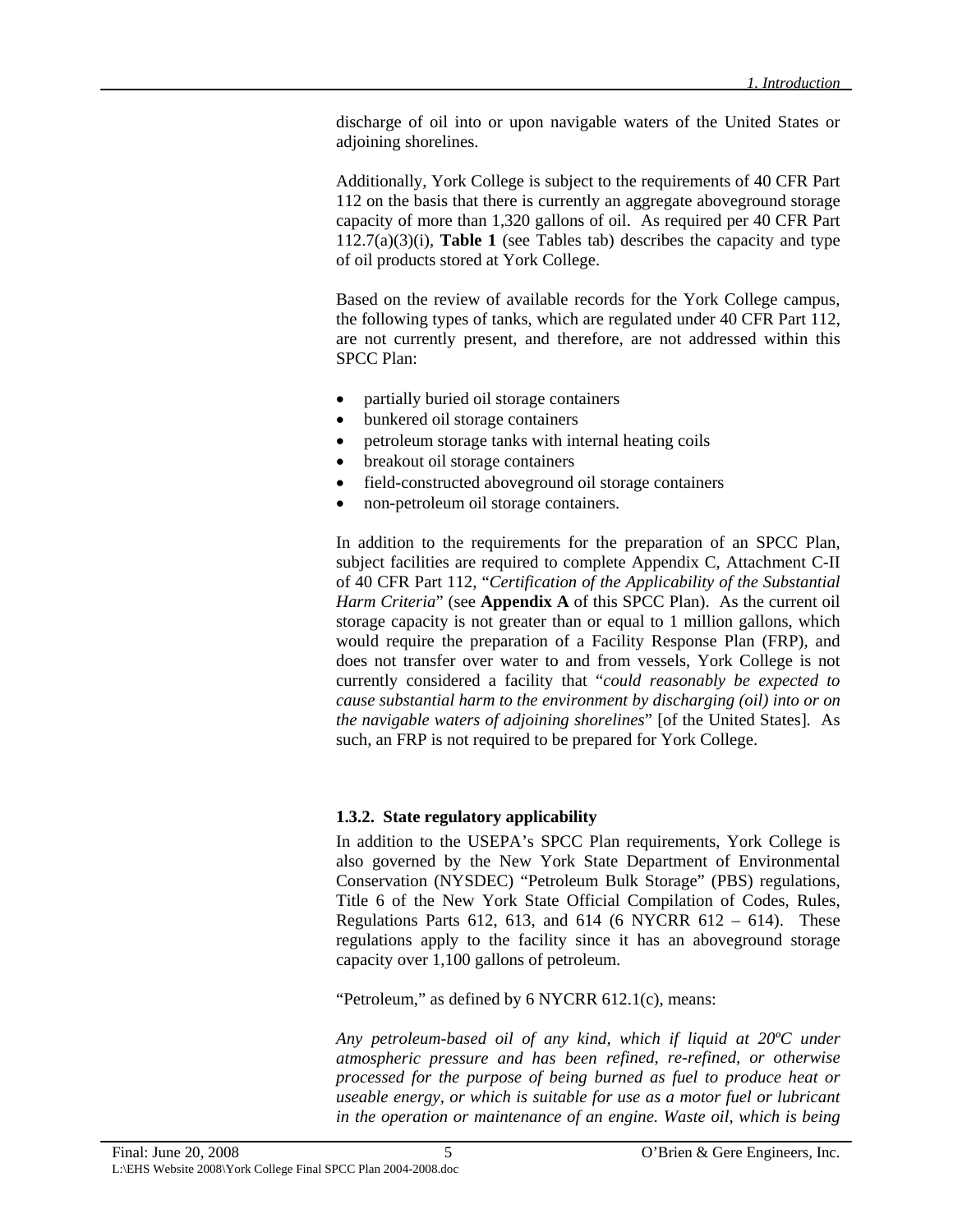<span id="page-17-0"></span>*stored for sale or use as a fuel or lubricant, is also considered petroleum.* 

Although petroleum products are included under the SPCC definition of an oil (see Section 1.2), the definition of "petroleum" (as defined above) is more limited, and only represents one of the categories of the definition of an "oil" product.

As York College is subject to 6 NYCRR 612 – 614, York is required to register PBS tanks, perform handling/operating procedures, conduct inspections, and perform other NYSDEC requirements, which are in addition to the SPCC Plan requirements, and are not specifically addressed herein.

### **1.4. Plan availability**

The SPCC Plan for York College is maintained on campus by Ching See Chan the Environmental, Health and Safety Officer (EHSO).

The SPCC Plan will also be made available to York College personnel for their information and use. Additional copies of the SPCC Plan are located with the Assistant Superintendent in Buildings & Grounds for ready reference. This SPCC Plan will be accessible to York College personnel, federal, state, and/or local authorities during normal business hours. Requests from other than members of the college community to review the SPCC Plan will be directed to the EHSO.

#### **1.5. Purpose and scope**

This SPCC Plan describes the procedures, methods, and equipment to prevent and, if appropriate, initiate the cleanup of oil at York College, which may be discharged into or upon navigable waters.

In accordance with Subpart A of 40 CFR Part 112.1 – 112.7, Section 3 of this SPCC Plan addresses the general requirements for all facilities in. Section 4 of this SPCC Plan specifically complies with the requirements of Subpart B of 40 CFR Part 112.8 (excluding production facilities), which addresses the requirements for facilities storing and using petroleum oils or other non-petroleum oils, except those oils covered by Subpart C.

Section 4 of this SPCC Plan also specifically complies with the requirements of Subpart C of 40 CFR Part 112.12 – 112.15, which address the requirements for facilities storing or using animal fats and oils and greases, or fish and marine mammal oils; and, oils of vegetable origin, including oils from seeds, nuts, fruits, and kernels. Subpart D of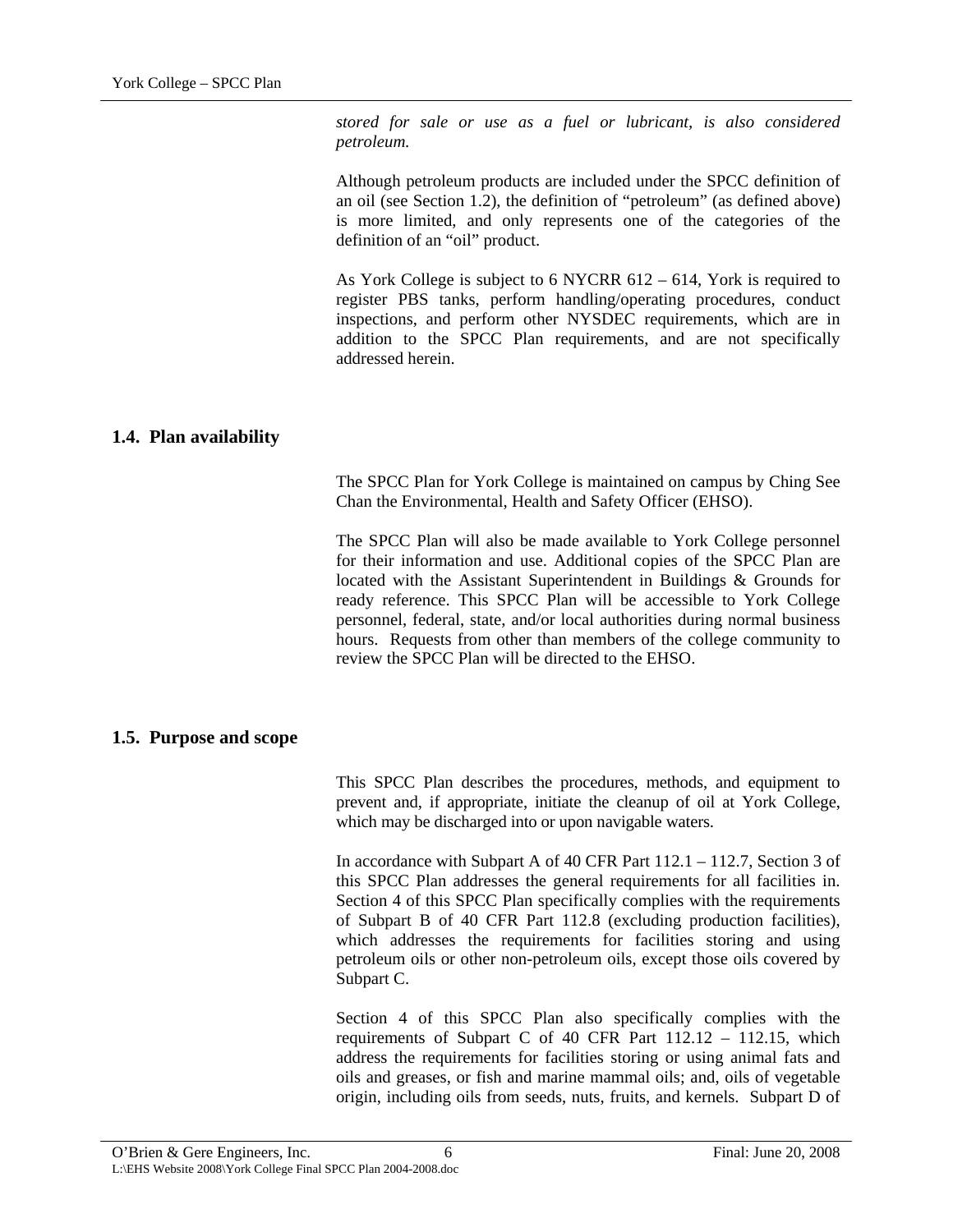40 CFR Part 112.20 is for facilities that are required to prepare FRP's. Subparts C and D do not currently apply to York College.

O'Brien & Gere Engineers, Inc. has prepared this updated SPCC Plan in accordance with the revised final SPCC rule contained in Subparts A and B of 40 CFR Part 112, dated July 17, 2002. A copy of which is provided in **Exhibit A**.

#### <span id="page-18-0"></span>**1.6. Plan amending and updating requirements**

Based on the requirements of 40 CFR 112.5(a), this SPCC Plan will be amended "*when there is a change in the facility design, construction, operation, or maintenance that materially affects its potential for a discharge*" into or upon the navigable waters of the United States or adjoining shorelines [as defined by 40 CFR Part 112.1(b)]. Examples of changes that may require a technical amendment to this SPCC Plan include, but are not limited to, the following:

- commissioning or decommissioning containers
- replacement, reconstruction, or movement of containers
- installation of piping systems
- construction or demolition of secondary containment structures
- changes of product or service (*if the new product is not compatible with the conditions in the existing tank and secondary containment*)
- revision of standard operating procedures.

#### **A technical amendment made to this SPCC Plan is required to be prepared within 6 months of the facility change, and implemented no later than 6 months following the preparation of the amendment.**

In addition to the above-referenced requirement, York College is also required to complete a review and evaluation of this SPCC Plan *at least once every 5 years*. As a result of this review and evaluation, York College must amend this SPCC Plan within 6 months of the review to include more effective prevention and control technology if: (1) such technology will significantly reduce the likelihood of a spill event from York College, and (2) if such technology has been field-proven at the time of review. York College must implement the identified technical amendment as soon as possible, but no later than 6 months after the preparation of an amendment.

Also as required per 40 CFR Part 112.7(b), York College must document the completion of the review and evaluation, and must sign a statement as to whether this SPCC Plan needs to be amended or not. **Appendix B** presents an *SPCC Plan – Review and Evaluation Form* to document such reviews and evaluations of this SPCC Plan.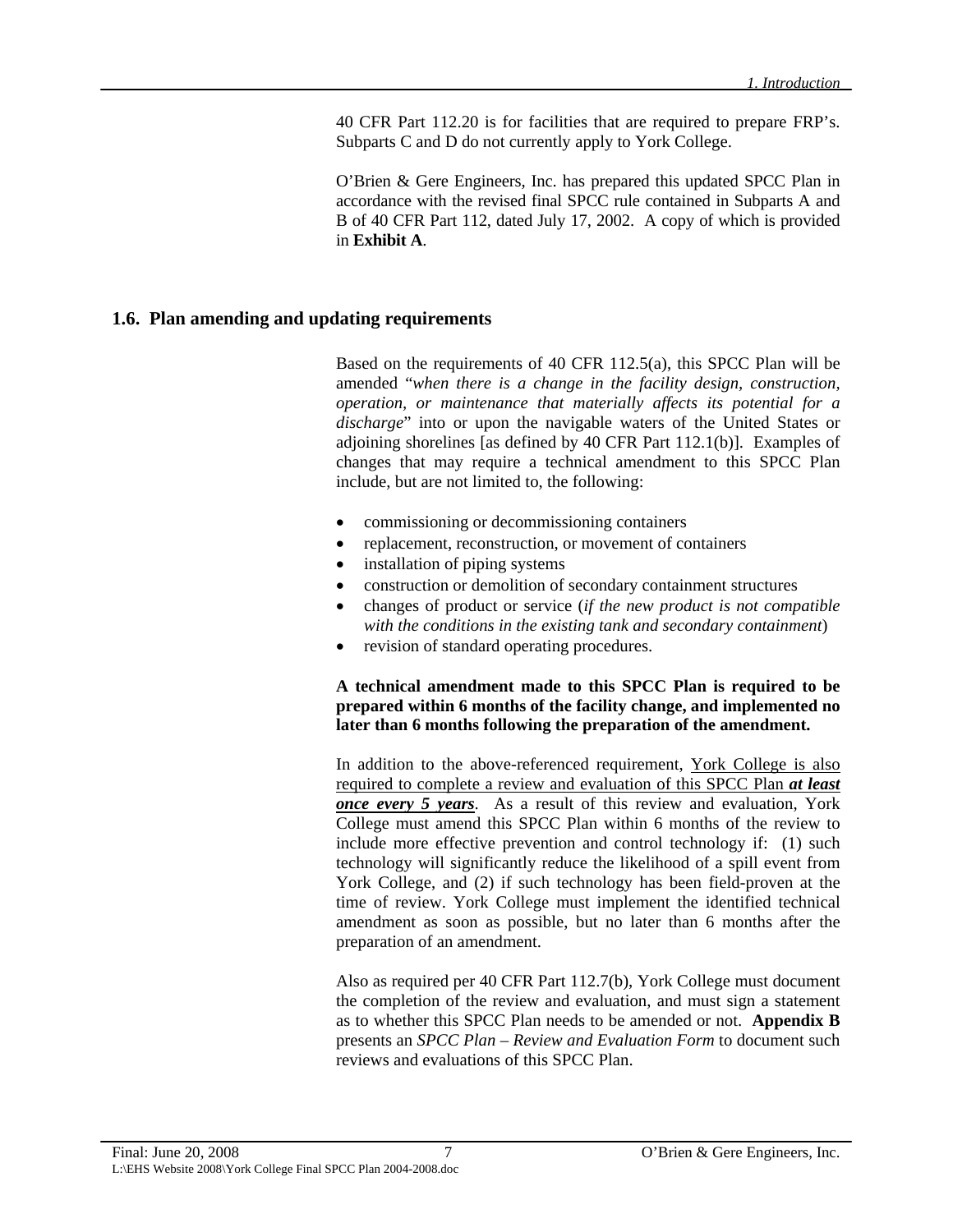Non-technical amendments, including but not limited to the following, do not require Professional Engineer (P.E.) certification of the SPCC Plan:

- changes to contact names, titles, telephone numbers
- requirements associated with storm water discharges to comply with NPDES rules
- product changes (if the new product is compatible with the conditions in the existing tank and secondary containment)
- other changes that do not materially affect the facility's potential to discharge oil and do not require the exercise of good engineering practice.

In accordance with 40 CFR Part 112.5(c) technical amendments to this SPCC Plan, which require the use of good engineering practice, must be certified by a registered P.E. in accordance with 40 CFR Part 112.3(d). If York College is uncertain if a change is considered "technical" or "non-technical," the amended SPCC Plan should be certified by a P.E.

Please see Page vii of this document for the record of P.E. certifications associated with the SPCC Plan for York College.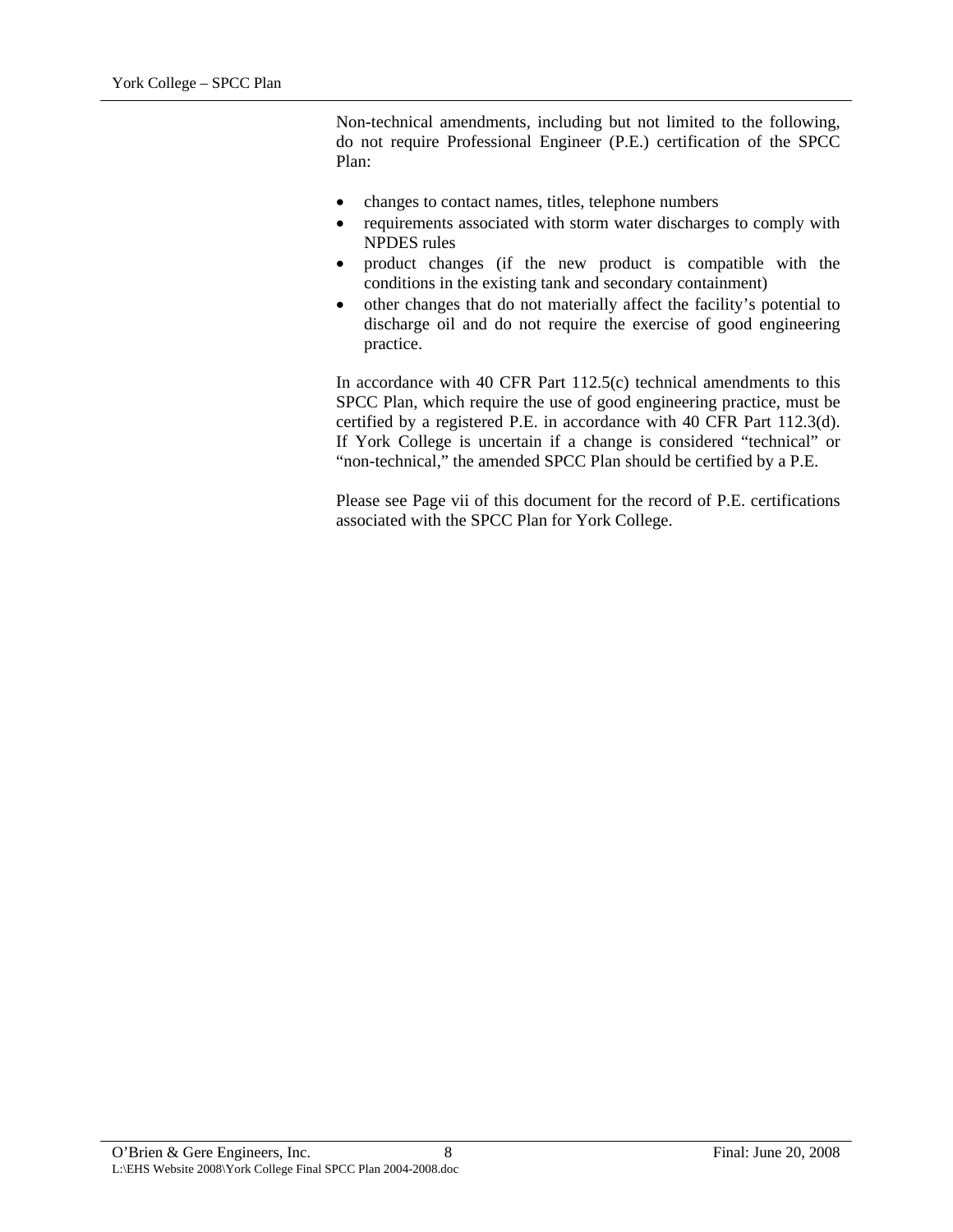# <span id="page-20-0"></span>**2. Overview of facility**

# **2.1. General facility identification information**

|   | $\theta$ Facility name:                | <b>CUNY</b> - York College                                                                               |
|---|----------------------------------------|----------------------------------------------------------------------------------------------------------|
|   | $\theta$ Date of initial<br>operation: | 1986                                                                                                     |
| θ | Owner<br>address:                      | City University of New York (CUNY)<br>535 East 80 <sup>th</sup> Street<br>New York, New York 10021       |
|   | <b>Owner Contact:</b>                  | <b>Howard Apsan</b><br>University Director of Environmental<br>Health and Safety<br>$(212)$ 794-5571     |
| θ | Physical location:                     | Queens County, New York State                                                                            |
| θ | Operator address:                      | <b>CUNY - York College</b><br>94-20 Guy R. Brewer Boulevard<br>Jamaica, NY 11451                         |
| θ | U.S. EPA ID No.:                       | NYD982535056                                                                                             |
| θ | SIC code:                              | 8221- Colleges and Universities                                                                          |
| θ | Operator<br>Contacts:                  | <b>Primary Contact</b><br>Ching See Chan<br>Environmental, Health and Safety Officer<br>$(718)$ 262-2662 |
|   |                                        | <b>Management Contact</b><br>Joe Goffredo<br><b>Chief Administrative Supervisor</b>                      |

(718) 262-2203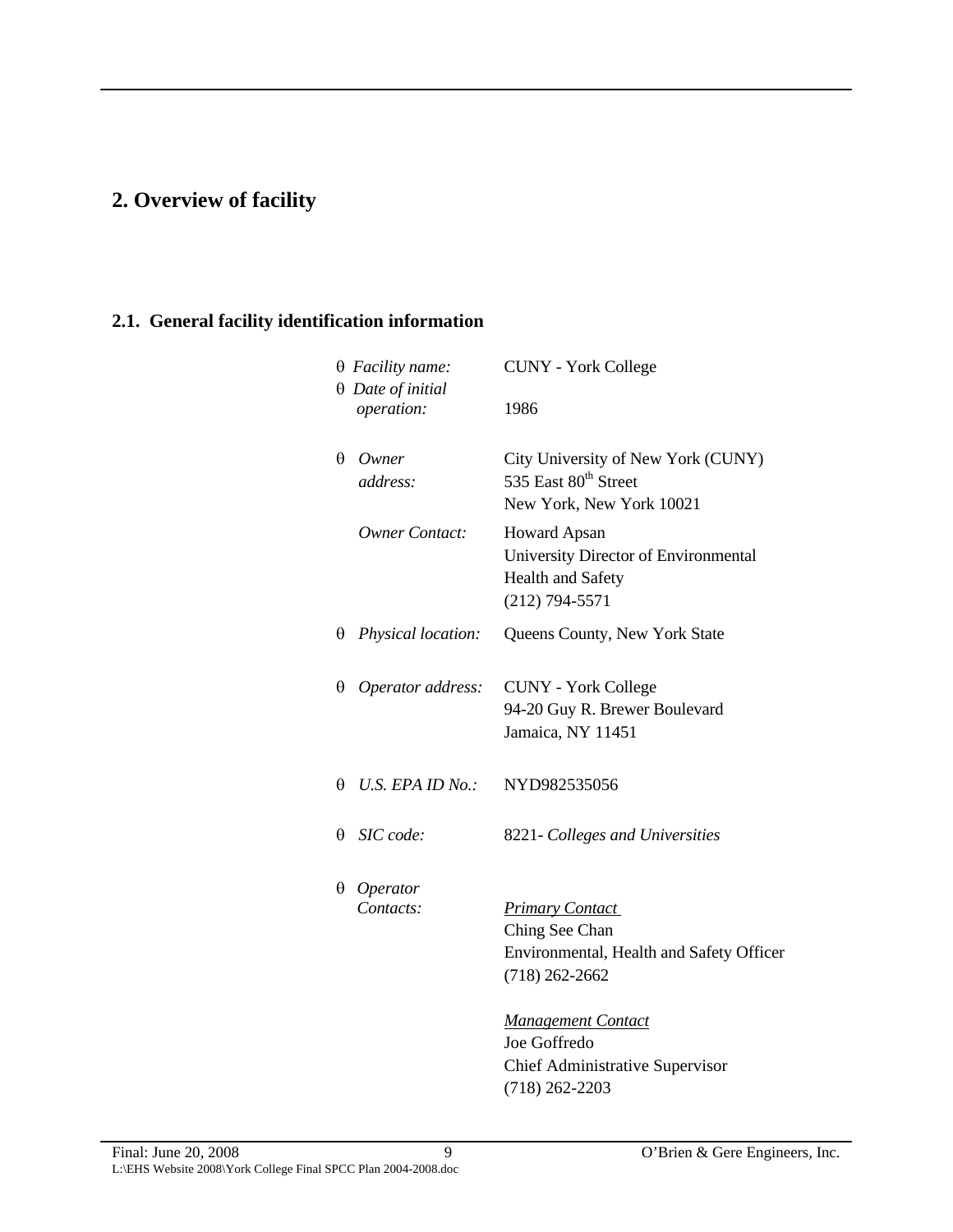### <span id="page-21-0"></span>**2.2. Facility description**

York College, which has been in operation at its current location since 1986 as a senior college within CUNY, consists of approximately 37 acres in Jamaica, New York. A site location map is presented as **Figure 1** in this SPCC Plan.

As required per 40 CFR Part 112.7(a)(3), **Figure 2** presents the locations of the campus structures, oils storage container locations, contents of each container, and the associated transfer areas.

As described in **Table 1** (see Tables tab) of this SPCC Plan, the York College campus currently has a total oil storage capacity of approximately 47,064 gallons, which exceeds the 1,320 gallon threshold prescribed in the SPCC rule.

For additional details on individual tank locations, and oil transfer activities at York College, refer to the following sections.

### **2.3. Discharges from facility**

#### **2.3.1. Storm water discharges**

The majority of the storm water runoff from York College is collected by a series of catch basins, which is conveyed to the Jamaica Wastewater Treatment Plant.

#### **2.3.2. Non-contract cooling water discharges**

Water that is used for once-through non-contact cooling purposes is also conveyed, similarly to storm water to the Jamaica Wastewater Treatment Plant.

#### **2.3.3. Sanitary wastewater discharges**

Sanitary wastewater that is generated on the campus is discharged to the Jamaica Wastewater Treatment Plant.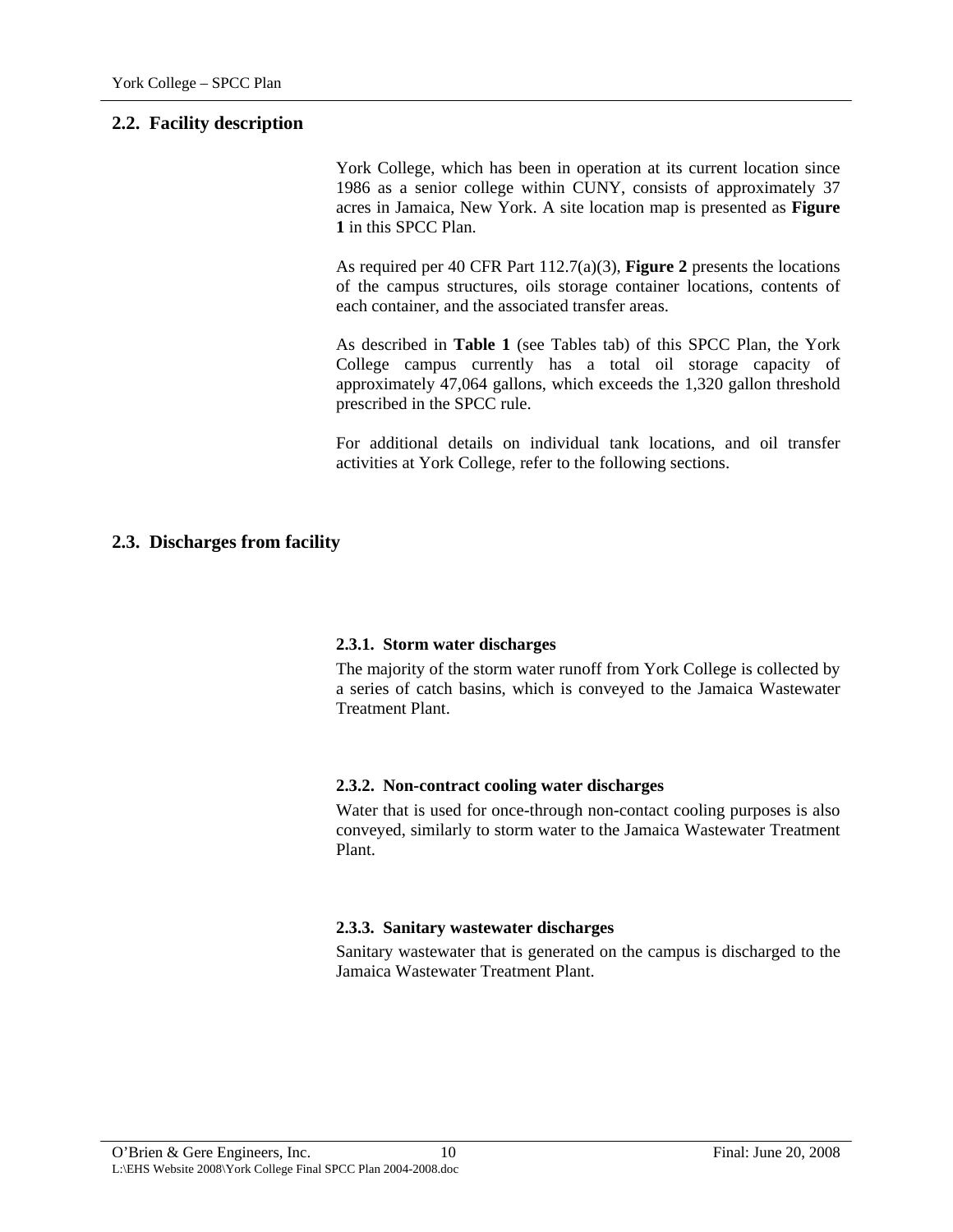# <span id="page-22-0"></span>**3. General SPCC plan requirements**

### **3.1. Purpose**

This section of the SPCC Plan addresses the requirements of Subpart A – 40 CFR Part 112.7, which consists of general requirements for all subject facilities covered under the SPCC rule.

# **3.2. Regulatory conformance – 40 CFR 112.7(a)(1)**

As stated in 40 CFR Part 112.7, a regulatory cross-comparison can be utilized to demonstrate compliance with the USEPA's revised final SPCC rule. **Appendix C** presents an *SPCC Plan Regulatory Cross – Comparison Matrix*, which provides the specific locations (in this document) for each of the current applicable regulatory requirements. **Appendix C** also provides plan reviewers, such as the USEPA or York College, with information necessary to review compliance and to verify that the SPCC Plan is complete and meets applicable regulatory requirements.

#### **3.3. Deviations from requirements – 40 CFR 112.7(a)(2)**

In lieu of performing an integrity inspection of certain containers in which internal corrosion possess minimal risk of failure (*e.g.*, oil-containing 55 gallon drums, totes, equipment reservoirs, and portable containers), such containers (only those that have no direct contact with the ground) will be visually inspected on a monthly basis. The performance of such visual inspections is considered to provide equivalent environmental protection. Such environmental protection is considered to be equivalent to the performance of integrity inspections.

Other subject "bulk storage containers" will be inspected for integrity as required pursuant to 40 CFR Part 112.8(c)(6), see Section 4.3 of this SPCC Plan.

Other than the above-referenced deviation, and the items currently identified within **Table 2** (see Tabs Table), this SPCC Plan complies with the applicable requirements of 40 CFR Part 112.7.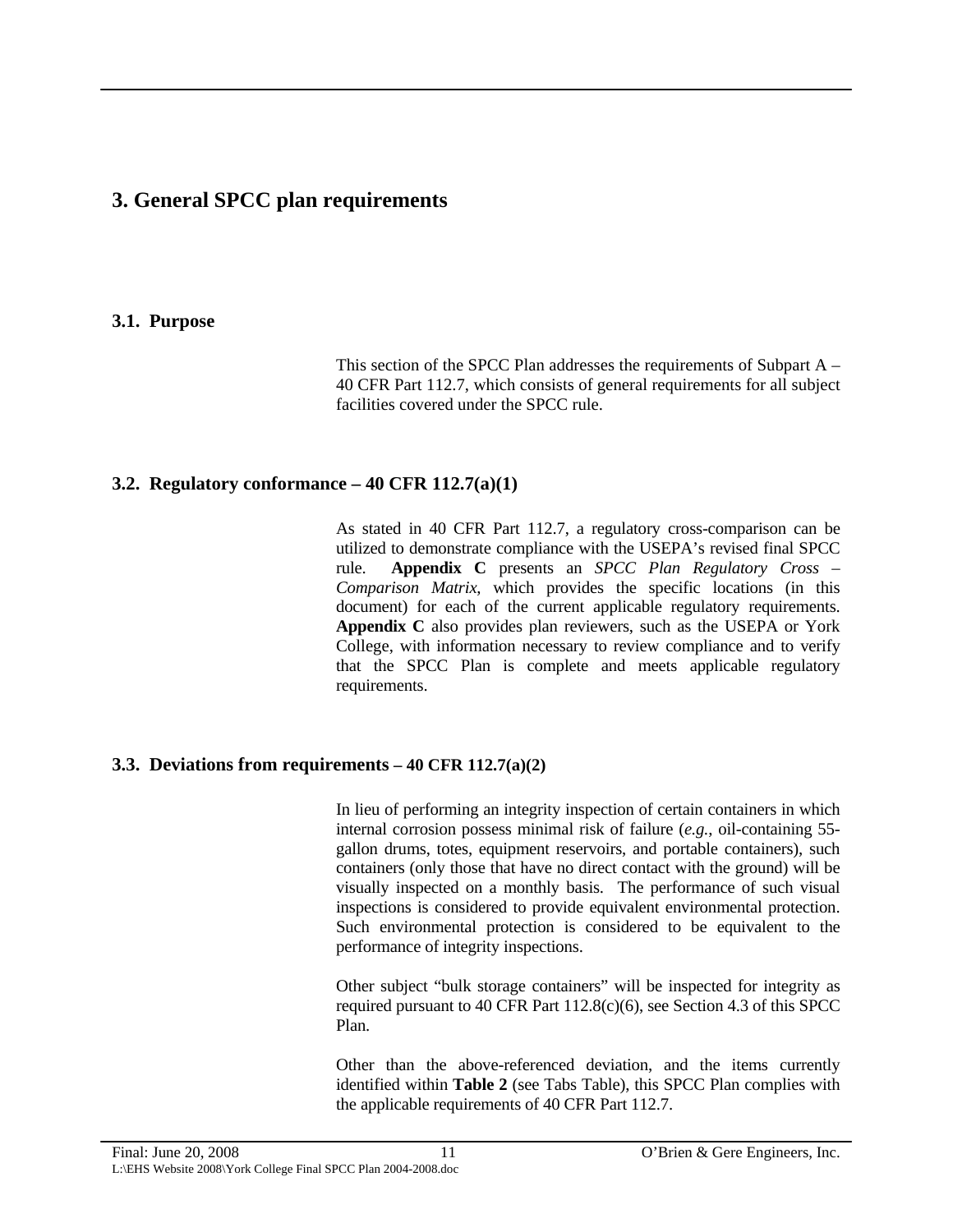# <span id="page-23-0"></span>**3.4. Description of physical layout of facility – 40 CFR 112.7(a)(3)**

The following presents the specific facility information, as required pursuant to 40 CFR  $112.7(a)(3)(i - vi)$ .

*Description of storage containers – 40 CFR 112.7(a)(3)(i).* **Table 1**, presented within the Tables tab of this SPCC Plan, describes the type of oil and storage capacity of each container at the facility.

*Discharge prevention measures – 40 CFR 112.7(a)(3)(ii).* A specific unloading/loading procedure related to the discharge prevention at York College is presented in **Appendix D** – *Tanker Truck Unloading/loading Procedure*.

In addition to the unloading/loading provisions outlined in **Appendix D**, a warning sign is also posted at each bulk storage container truck unloading/loading area to assist in the prevention of tanker truck departure before disconnecting the transfer line.

*Discharge or drainage controls – 40 CFR 112.7(a)(3)(ii).* The discharge or drainage control measures for the oil storage containers and oil containing equipment at York College are presented in **Table 1** (see Tables tab).

*Countermeasures for discharge discovery, response, and cleanup – 40 CFR 112.7(a)(3)(iv)*. Section 5 of this SPCC Plan addresses the facility's emergency and spill response procedures.

*Oil spill cleanup disposal measures – 40 CFR 112.7(a)(3)(v)*. Section 5 of this SPCC Plan addresses the facility's approach to the proper management and disposal of spill clean up materials.

*Emergency response contacts – 40 CFR 112.7(a)(3)(vi)*. Section 5 of this SPCC Plan addresses the facility's emergency and spill response procedures.

# **3.5. Spill reporting procedures – 40 CFR 112.7(a)(4)**

In the event of an oil spill that requires notification to appropriate state and federal regulatory agencies, York College personnel should reference **Section 5** of this SPCC Plan for specific information and procedures regarding spill notification and reporting requirements.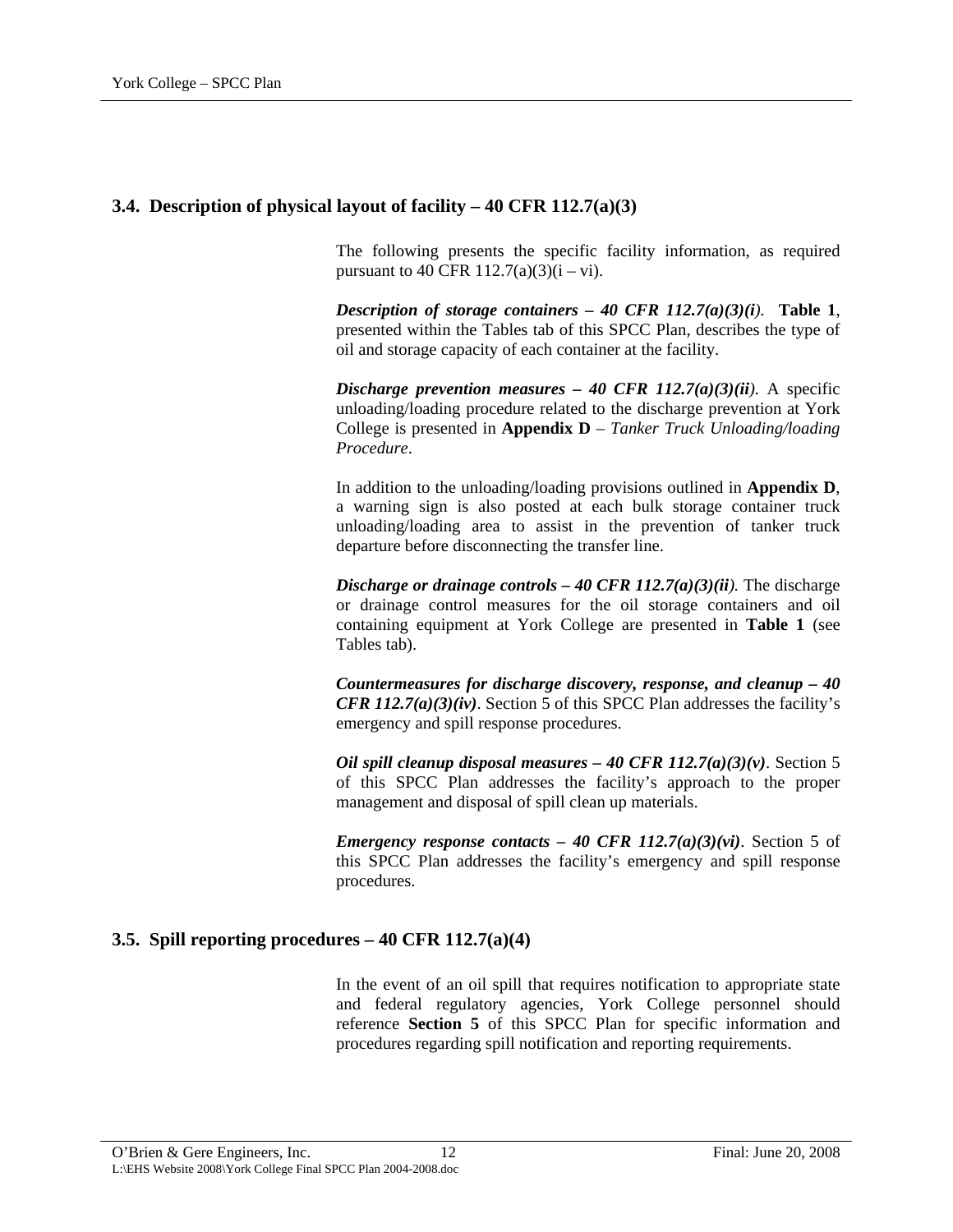# <span id="page-24-0"></span>**3.6. Fault analysis – 40 CFR 112.7(b)**

#### **3.6.1. Potential spill sources, volumes, rates and control**

To provide that adequate spill prevention, control, and countermeasures are in place, 40 CFR Part 112.7(b) states that an SPCC Plan must include a prediction of the direction, rate of flow, and total quantity of oil that could be spilled from equipment failures (*e.g*., tank overflow, rupture, or leakage). The SPCC Plan should also identify the largest potential spill that could be anticipated from each spill source.

**Table 1** (see Tables tab) describes potential spill sources, a prediction of the direction of flow, rate of flow, and total quantity of oil that could be discharged from each potential source at York College.

### **3.6.2. Predicted fates of potential spills**

The general categories of predicted fates of potential spills from identified sources (presented in **Table 1**) are as follows:

- 1. The spill would be contained within a secondary containment system surrounding the tank or equipment.
- 2. The spill would be contained within the building and then managed in accordance with the spill response procedures outlined in Section 5.
- 3. The spill would be contained outdoors within the facility's spill control system and then managed in accordance with the spill response procedures outlined in Section 5.
- 4. The spill would not be contained, and could potentially reach navigable waterways.

**Table 1** (see Tables tab) also identifies the location of the oil storage areas and the storm water outfall that would be affected in the event of a release from a tank or equipment.

# **3.7. Containment and/or diversionary structures or equipment – 40 CFR 112.7(c)**

In accordance with 40 CFR 112.7(c), "*appropriate containment and/or diversionary structures or equipment to prevent discharged oil from reaching navigable waters must be provided."* One of the following preventive systems or its equivalent must be used at a minimum:

- *"dikes, berms or retaining walls that are sufficiently impervious to contain spilled oil before cleanup occurs*
- *curbing*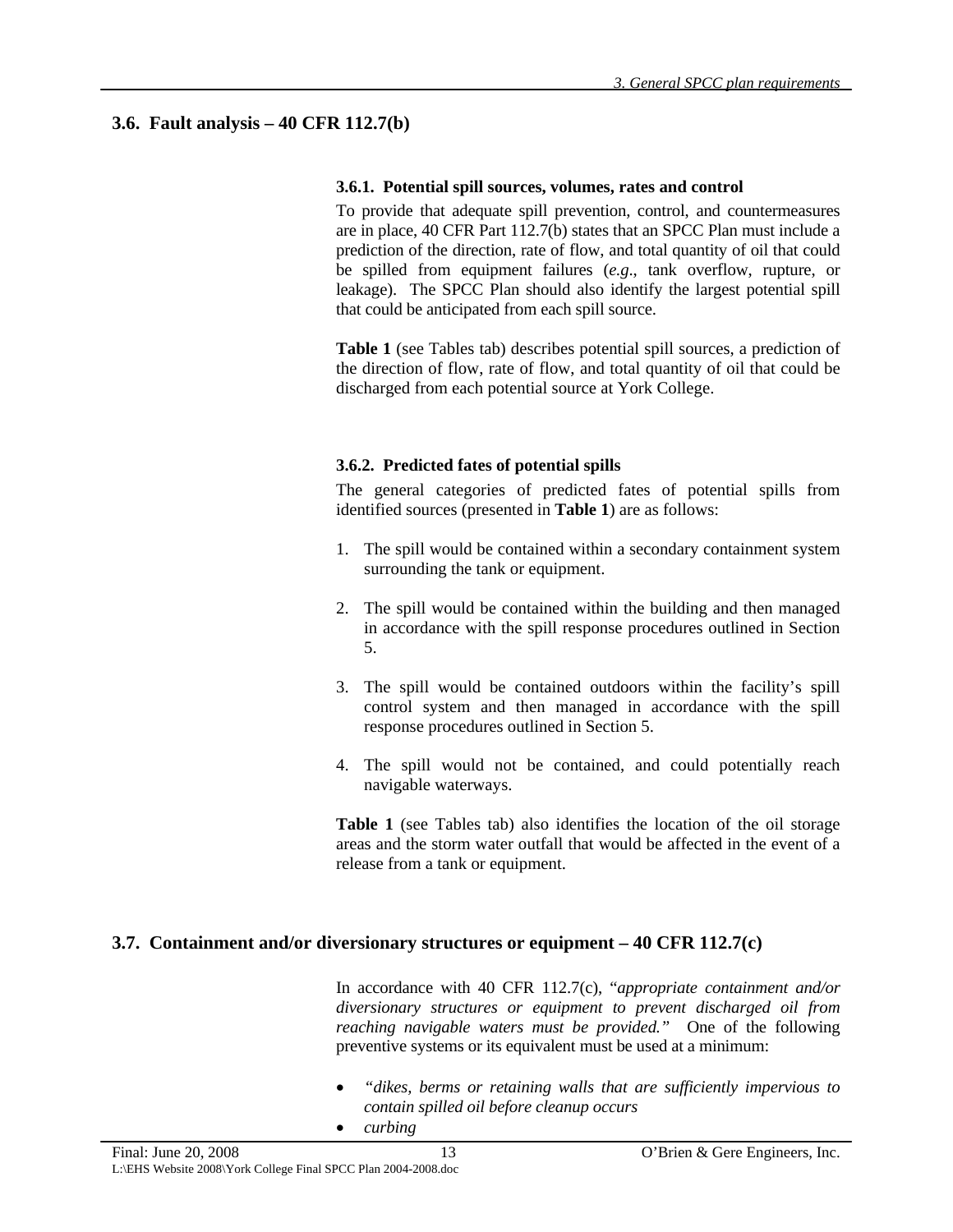- <span id="page-25-0"></span>• *culverting, gutters or others drainage systems*
- *weirs, booms or other barriers*
- *spill diversion ponds*
- *retention ponds*
- *sorbent materials*."

As previously described, **Table 1** (see Tables tab) of this SPCC Plan presents an inventory of oil products and associated containment and/or diversionary structures or spill control equipment associated with each container/equipment at York College.

# **3.8. Demonstration of practicability – 40 CFR 112.7(d)**

As described herein, and in accordance with 40 CFR 112.7(c), appropriate containment and/or diversionary structures or equipment (including the use of sorbent materials) are provided for the potential spill source areas at York College to prevent oil from reaching navigable waters.

In accordance with 40 CFR 112.7(d), if any of the spill prevention measures listed in 40 CFR 112.7(c) are deemed impracticable by a facility, that facility must explain why the measures are not practicable, and conduct series of integrity and leak testing for associated tank and piping systems. In addition, the facility would be required to prepare an Oil Spill Contingency Plan following the provisions of 40 CFR 109, and provide a written commitment of manpower, equipment, and materials required to expeditiously control and remove discharged oil that may be harmful.

Based on the nature and scope of oil use at York College, and the facility's use of containment and/or diversionary structures and readily available response equipment described herein, York College has deemed these measures practical and effective to prevent spilled/leaked oil from reaching navigable waters.

In the event of an oil spill, emergency and spill response/notification procedures provided in Section 5 of this SPCC Plan shall be followed.

# **3.9. Inspection and record keeping – 40 CFR 112.7(e)**

York College performs various inspections as a component of this SPCC Plan. Formal visual inspections of tanks are conducted on a monthly basis and records of these inspections are documented and signed by the inspector (see Section 3.14 for more information). During these inspections, the tanks, containment structures, valves, pipelines, lighting, and other appropriate equipment are inspected. York College's Chief Engineer maintains signed inspection, and tank integrity testing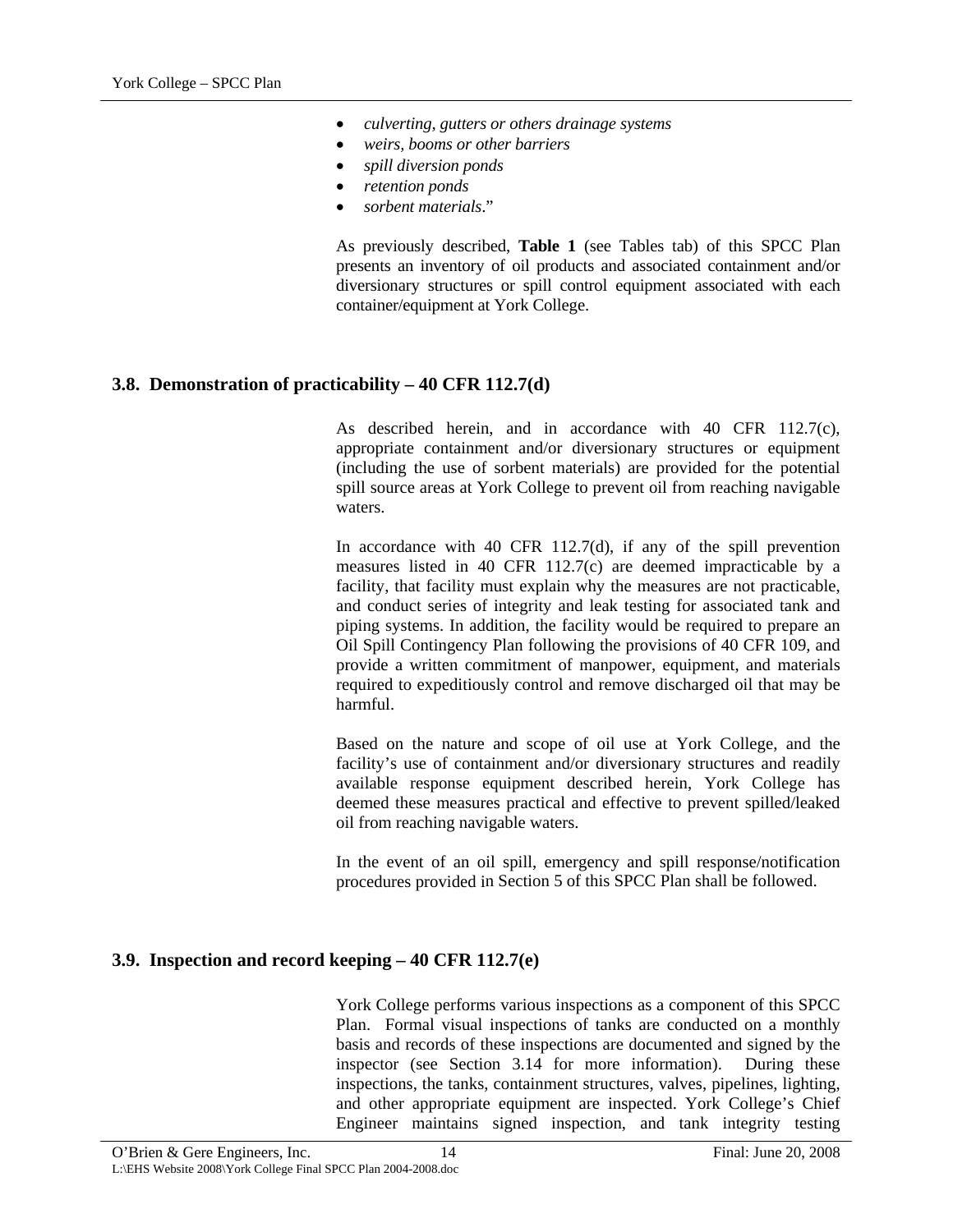records/reports for a *three year period*, as required per 40 CFR 112.7(e). In addition, the EHSO will maintain records of PBS tank inspections for at least a period of **ten years**, pursuant to 6 NYCRR 613.6. York College EHSO is responsible for confirmation that these records are being maintained, as required.

# <span id="page-26-0"></span>**3.10. Personnel training, and discharge prevention procedures – 40 CFR 112.7(f)**

*Personnel training – 40 CFR 112.7(f)(1).* Oil-handling personnel at York College are required to attend a spill prevention training session, which includes a complete review of the York College SPCC Plan. Employees are also instructed and tested on the job. On an annual basis, employee refresher training for spill response is also conducted.

The facility's SPCC training program includes the following:

- Review of the contents of the SPCC Plan.
- Instruction of personnel in the operation and maintenance of equipment to prevent the discharge of oil products, and in applicable pollution control laws, rules and regulations.
- Standard operating procedures used to prevent discharges of oil.
- Spill identification, notification, containment, control, and clean-up procedures and techniques.
- Discussion of past spill events, currently malfunctioning components or systems, if any, and recently developed precautionary measures.

Records of the spill prevention and response training provided to employees are maintained by the EHSO using the SPCC Plan *Employee Training Attendance Record* (see **Appendix E**).

*Designated person accountable for spill prevention – 40 CFR 112.7 (f)(2).* Felino Santos, Chief Engineer is the designated person accountable for spill prevention at the York College and reports to college management.

*Spill prevention briefings – 40 CFR 112.7(f)(3).* In accordance with 40 CFR 112.7(f)(3), spill prevention briefings are scheduled and conducted on an annual basis for oil-handling personnel to assure that each employee has an adequate understanding of the college's SPCC Plan. Past spill incidents (if any), and/or "close-calls," are discussed in these meetings to help prevent spills from recurring. Employee feedback and recommendations are encouraged in spill prevention and operations. Documentation, which includes the topics of discussion at each meeting, is maintained for compliance documentation.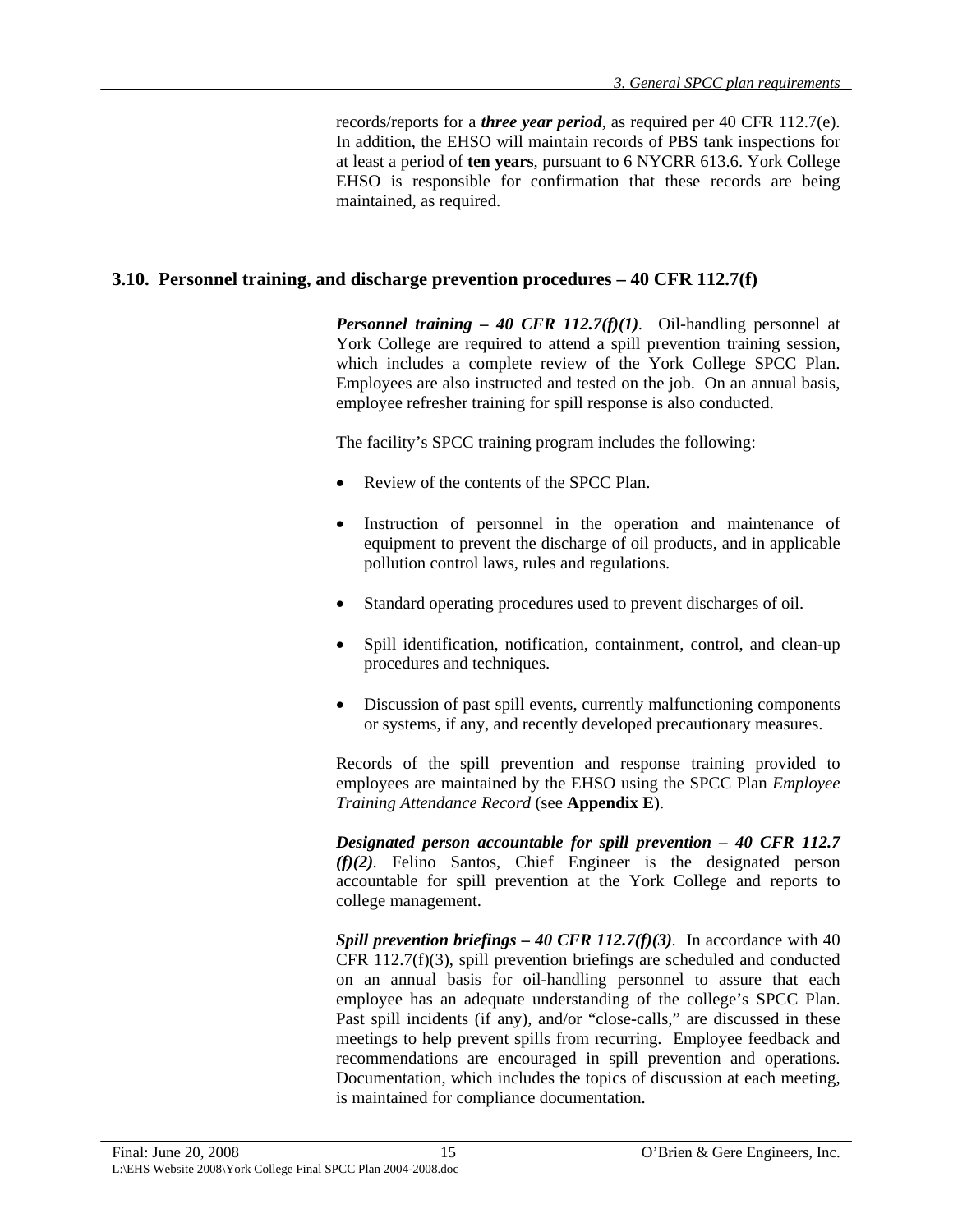# <span id="page-27-0"></span>**3.11. Facility security measures – 40 CFR 112.7(g)**

*Facility fencing – 40 CFR 112.7(g)(1).* Metal post fences with access gates that require York College personnel to unlock them prior to access, surround the outdoor oil storage tanks. In addition, York College is completely surrounded by metal post fencing.

*Drain valves – 40 CFR 112.7(g)(2).* Drain valves, which permit the outward flow of tank contents to the surface, are securely locked in the closed position when in non-operation or non-standby status except for tank #005. Refer to **Table 2** for the compliance schedule.

*Starter controls – 40 CFR 112.7(g)(3).* The starter controls for each of the applicable tanks at York College are either maintained in a locked "off' position or are located at areas only accessible to authorized personnel.

*Loading/unloading connections – 40 CFR 112.7(g)(4).* The unloading/ loading connections for tank systems are capped when not in service or standby service for an extended period of time.

*Facility lighting systems – 40 CFR 112.7(g)(5).* In accordance with 40 CFR 112.7 $(g)(5)$ , York College is required to have sufficient lighting to assist in the discovery of oil spills during hours of darkness (both by operating personnel and non-operating personnel), and to minimize oil spills occurring through acts of vandalism. Refer to **Table 2** for the compliance schedule of when adequate lighting will be installed.

#### **3.12. Facility tank truck loading/unloading – 40 CFR 112.7(h)**

The following spill prevention measures are currently in place at the York to prevent or minimize the risk of an oil release to navigable waters.

*Fuel transfer containment system - 40 CFR 112.7(h)(1).* Based on information obtained from the USEPA and current York College tank truck loading/unloading areas, York College does not currently have an "unloading/loading rack" area. Therefore, the requirements for this section currently do not apply to the college. It should be noted, however, that undiked drainage area control is provided for each unloading/loading area at York College which is addressed in **Section 4.2**.

*Warning system - 40 CFR 112.7(h)(2)*. The truck driver will remain present to observe for the duration of the loading/unloading operations. A warning sign is present at each bulk storage container loading/unloading location to remind the truck driver to disconnect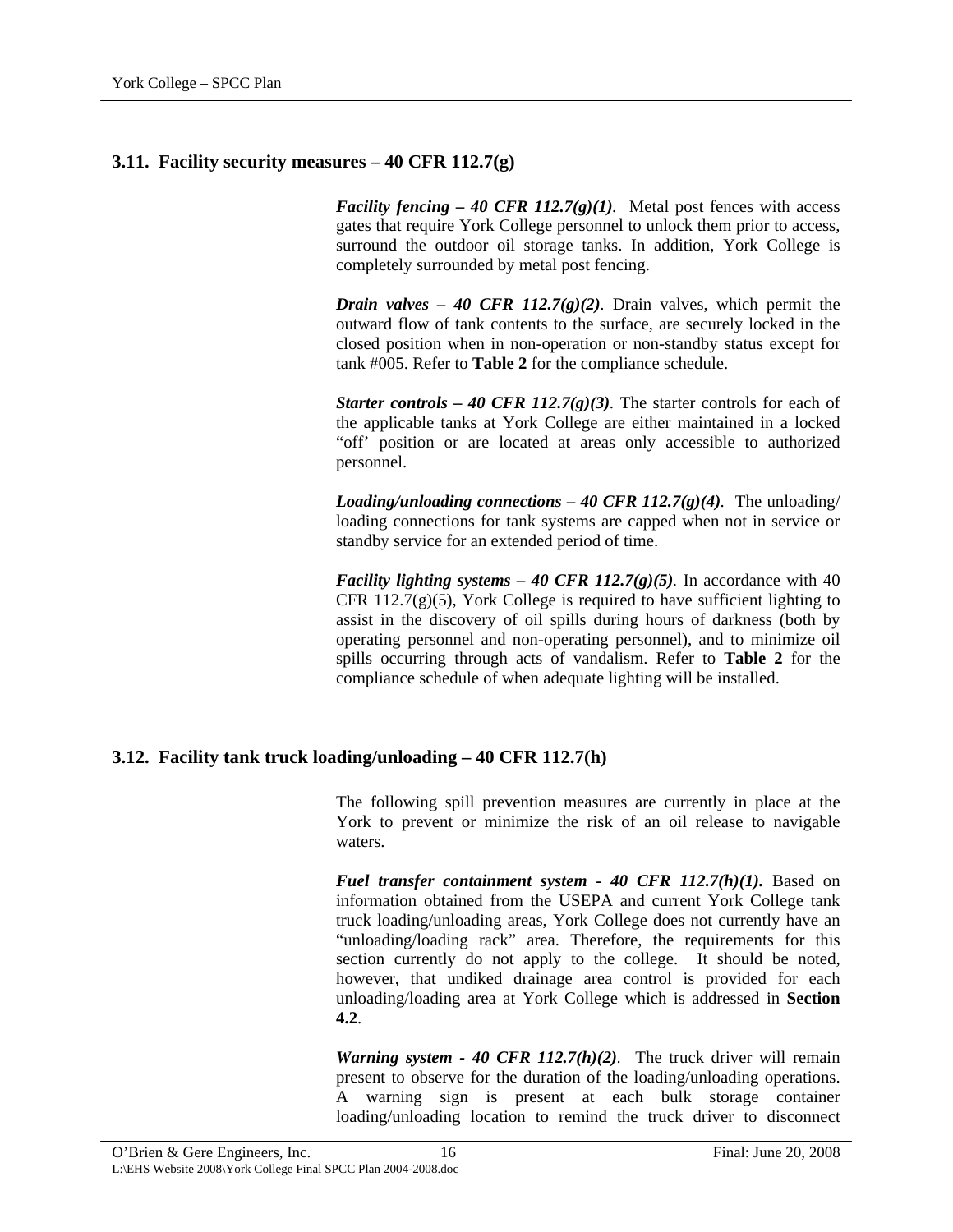<span id="page-28-0"></span>transfer lines prior to departure. Warnings to prevent vehicle departure prior to complete disconnection of transfer lines are also given via verbal communications by York College personnel.

*Drain inspection - 40 CFR 112.7(h)(3).* As stated in the *Tanker Truck Unloading/Loading Procedure* (see **Appendix D**), prior to filling and departure of a tanker truck, the truck driver and/or the York College representative must examine the lower-most drain and all outlets of the tanker truck for leakage. If leakage is observed, the drains or outlets will be tightened, adjusted, or replaced by the driver to prevent oil leakage while in transit.

### **3.13. Field-constructed aboveground containers – 40 CFR 112.7(i)**

In accordance with 40 CFR Part 112, a field-constructed aboveground container is one that is assembled or reassembled (outside of the container manufacturer) at the location of its intended use.

York College does not currently use field-constructed aboveground containers; therefore, the requirements for this section do not apply to the facility.

# **3.14. Facility compliance with other applicable prevention standards – 40 CFR 112.7(j)**

As York College currently has an aboveground storage capacity over 1,100 gallons of "petroleum," the college is also subject to the NYSDEC's PBS Regulations (6 NYCRR 612 – 614). There is currently, however, no requirement by the NYSDEC to prepare a specific spill prevention and response plan for PBS tanks.

In accordance with the NYSDEC's PBS Regulations, York College has registered and conducts inspections of the following containers on a monthly basis:

| $\frac{1}{2}$ |      |          |                |                        |
|---------------|------|----------|----------------|------------------------|
| Tank No.      | Type | Capacity | <b>Product</b> | Location               |
| 001           | UST  | 20,000   | #2 Fuel Oil    | Academic Core Building |
| 002           | UST  | 20,000   | #2 Fuel Oil    | Academic Core Building |
| 006           | UST  | 5.000    | #2 Fuel Oil    | Science Building       |
| 004           | AST  | 250      | #2 Fuel Oil    | Classroom Building     |
| 005           | AST  | 120      | #2 Fuel Oil    | Academic Core Building |

**Table 3-1.** *York College PBS registered tanks.*

*Note*: York College, PBS Registration Certificate (PBS #: 2-333638) *Source*: York College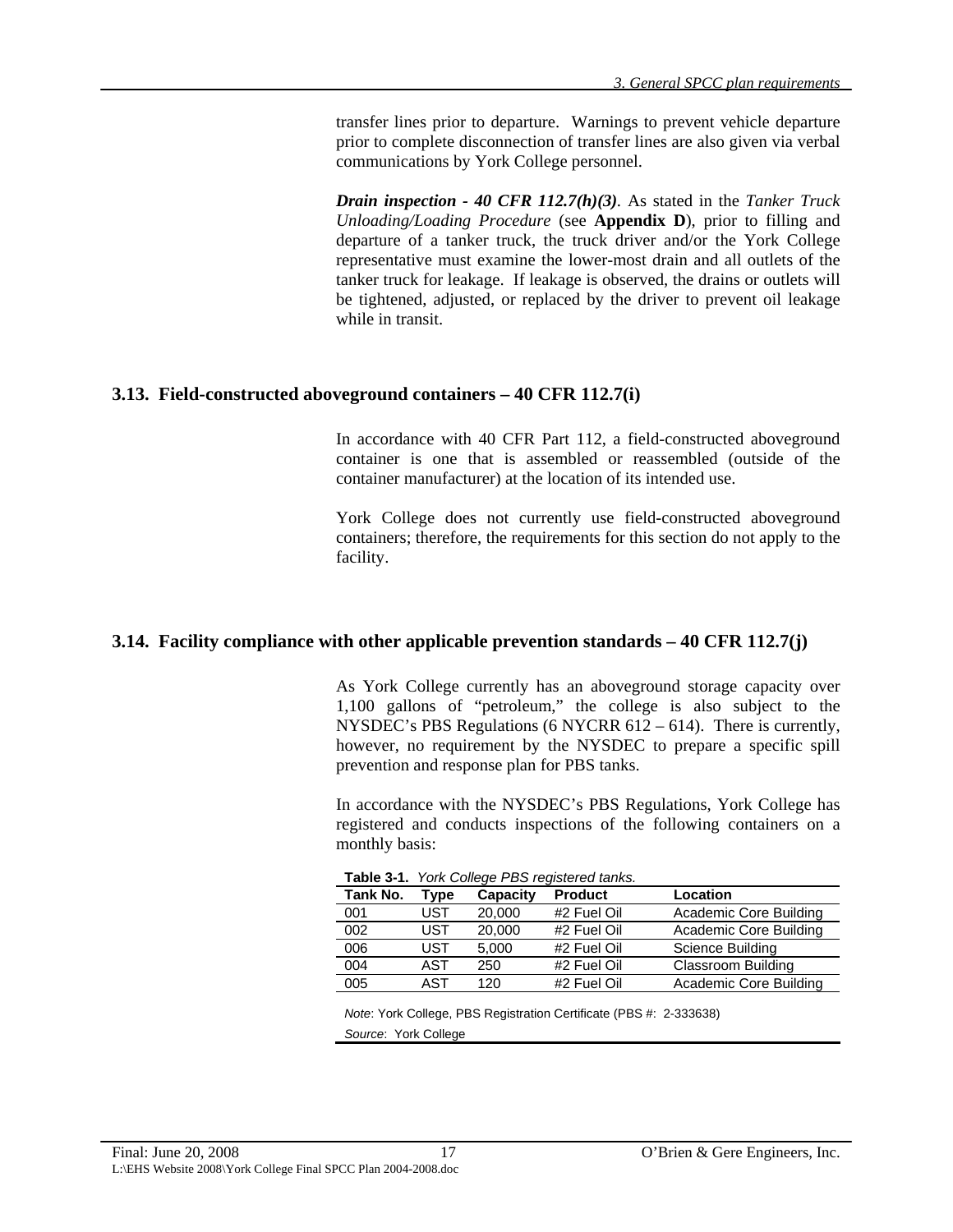The visual inspections of the above-referenced ASTs include the inspection of exterior surfaces of tanks, pipes, valves and other equipment for maintenance deficiencies. Inspections also include identification of cracks, areas of wear, corrosion and thinning, poor maintenance and operating practices, excessive settlement of structures, separation or swelling of tank insulation, malfunctioning equipment, and structural and foundation weaknesses. Inspections also include inspecting and monitoring warning systems that may be in place.

Deficiencies observed during the inspection will be addressed promptly.

A copy of the *Monthly Tank Inspection Log* is located in **Appendix F**. Identified deficiencies that are observed during the inspection are addressed promptly by York College personnel.

As also required by the NYSDEC PBS regulations, 6 NYCRR Part 613.3(c)(3), "*(i) All aboveground petroleum tanks must be equipped with a gauge which accurately shows the level of product in the tank. The gauge must be accessible to the carrier and be installed so it can be conveniently read. (ii) The design capacity, working capacity and identification number of the tank must be clearly marked on the tank and the gauge. (iii) A high level warning alarm, a high level liquid pump cutoff controller or equivalent device may be used in lieu of the gauge required above.*"

For the purposes of compliance with 40 CFR 112.7(j), and in order for York College personnel to evaluate compliance with the applicable NYSDEC PBS regulatory requirements, the following materials should be consulted:

- NYSDEC, *Compliance Audit Petroleum Bulk Storage Regulations*, *6 NYCRR 612 – 614* (presented in **Exhibit B**)
- NYDEC, *Spill Prevention Operations Technology Series ("SPOTS"), Memo #6, Overfill/Spill Prevention Equipment For Petroleum Storage Tanks* (presented in **Exhibit C**)
- NYDEC, Spill Prevention Operations Technology Series ("SPOTS"), Memo #10, Secondary Containment Systems For Aboveground Storage Tanks (presented in **Exhibit D**).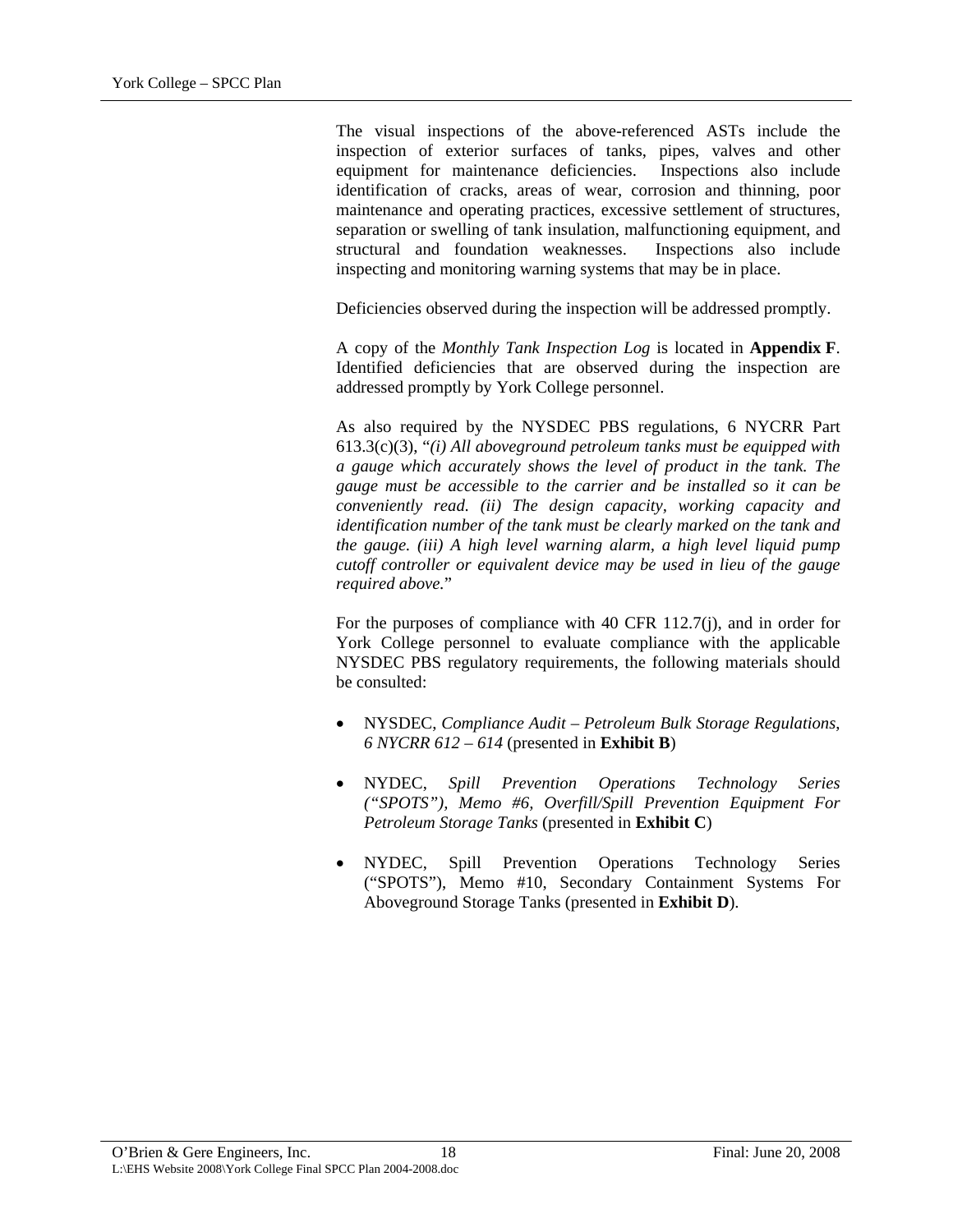# <span id="page-30-0"></span>**4. Specific SPCC plan requirements**

#### **4.1. Purpose**

In accordance with Subpart  $B - 40$  CFR Part 112.8, this section of the SPCC Plan addresses specific requirements for the use and storage of petroleum or non-petroleum oils, excluding animal fats and vegetable oils.

### **4.2. Facility drainage – 40 CFR 112.8(b)**

The following presents a response to each component under the requirements of 40 CFR  $112.8(b)(1 – 5)$ .

*Drainage from storage areas – 40 CFR 112.8(b)(1).* Currently, there are no outdoor storage areas that can accumulate rainwater in secondary containment dikes or structures; therefore, the requirements for this section do not apply to York College.

*Flapper-type drain valves – 40 CFR 112.8(b)(2).* Currently, there are no flapper-type drain valves associated with tank containment systems at the campus; therefore, the requirements for this section do not apply to York College.

*Undiked area drainage – 40 CFR 112.8(b)(3)*. Drainage from undiked areas at the college (*i.e.*, tanker truck unloading areas) is currently conveyed to the storm water drainage system located on campus (including catch basins located on city streets). As described above, under the response to compliance with 40 CFR  $112.7(h)(1)$ , York College utilizes various ready response measures, as necessary, to prevent leaked or spilled oil from becoming a discharge at the tanker truck unloading areas. Furthermore, York College has adequate spill clean-up materials present in the event of a spill.

*Other drainage – 40 CFR 112.8(b)(4).* As compliance with the provisions of 40 CFR Part 112.8(b)(3) have been met, no further drainage controls at York College are considered necessary at this time.

*Treatment of drainage water – 40 CFR 112.7(b)(5).* York College does not currently treat drainage waters in more than one "treatment unit;" therefore, the requirements for this section do not apply to York College.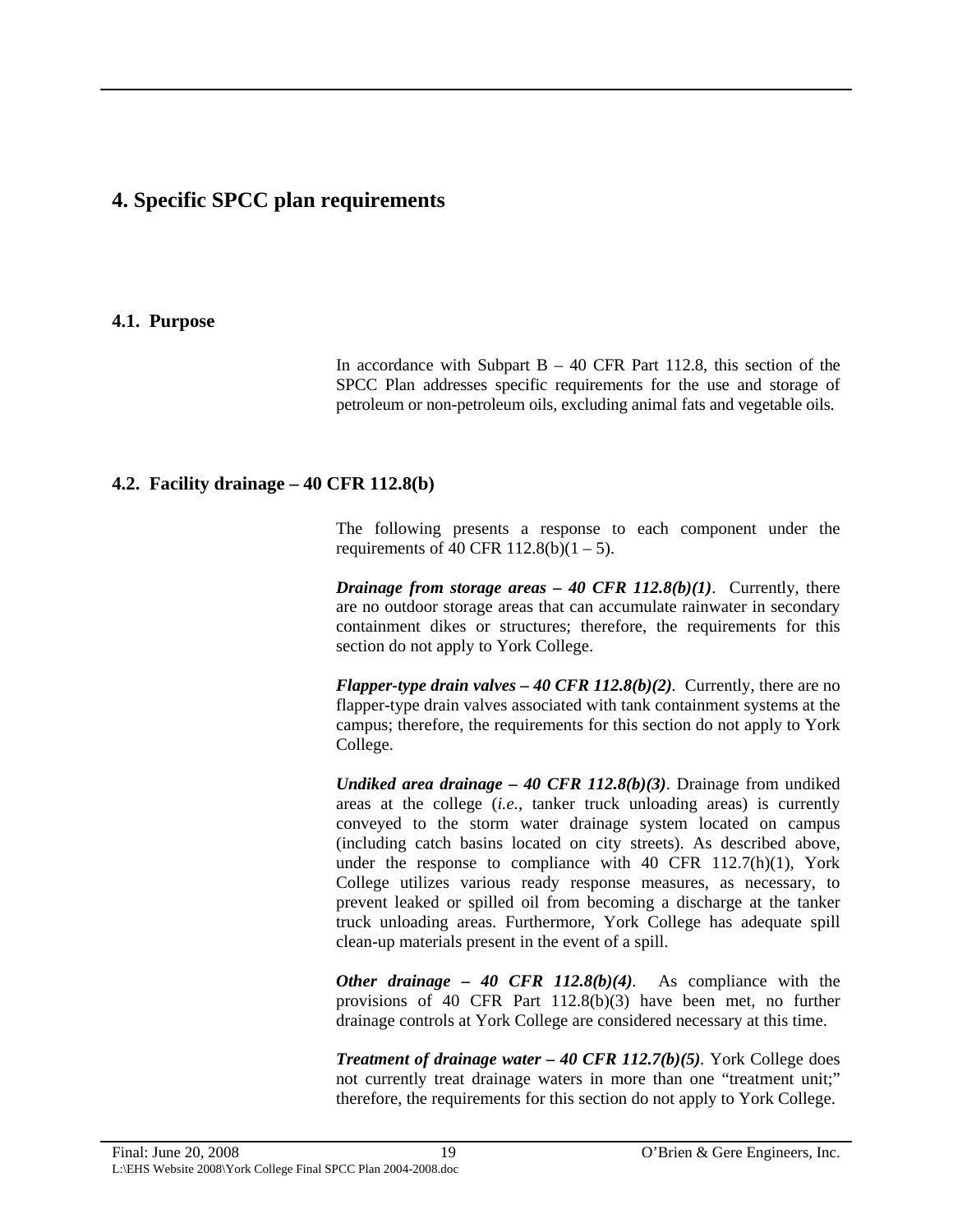#### <span id="page-31-0"></span>**4.3. Bulk storage containers – 40 CFR 112.8(c)**

The following presents a response to each component under the requirements of 40 CFR  $112.8(c)(1 – 11)$ .

*Container compatibility with contents – 40 CFR 112.8(c)(1).* The bulk storage containers at York College are compatible with the contents that they hold.

*Diked area construction and containment volume – 40 CFR 112.8(c)(2).* York College currently utilizes a secondary containment system for Tank #004, as required, which is designed and constructed so that the contents of the largest single tank is secondarily contained within an area considered sufficiently impervious to contain discharged oil. Tank #005 has adequate secondary containment for the individual tank, however, **Table 2** presents a compliance schedule for the modification of the alarm system to prevent a discharge from the feed tank. Tanks #001 and #002, which were installed in 1982, do not have secondary containment; however, daily inventories are performed for each tank. Although it is considered to be impracticable to provide secondary containment for Tank #001 and #002, which are both USTs, York College will provide additional environmental protection by the means of corrision protection (see **Table 2** for specifics).

*Diked area, inspection and drainage of rainwater – 40 CFR 112.8(c)(3).* As there are no outdoor diked areas at York College, the requirements for this section do not currently apply.

*Corrosion protection of buried metallic storage containers – 40 CFR 112.8 (c)(4).* As stated in 40 CFR 112.8/112.12(c)(4), *"Protect any completely buried metallic storage tank installed on or after January 10, 1974 from corrosion by coating or cathodic protection compatible with local soil conditions. You must regularly leak test such completely buried metallic storage tanks."* 

**Table 2** presents a compliance schedule for the installation of corrosion protection for Tanks #001 and #002.

*Corrosion protection of partially buried metallic storage containers – 40 CFR 112.8(c)(5).* York College does not currently have partially buried storage tanks; therefore, the requirements for this section do not currently apply to the campus.

*Aboveground container periodic integrity testing – 40 CFR 112.8(c)(6)*. As previously described in Section 3.14 of this SPCC Plan, York College personnel conduct visual inspections of NYSDEC PBS registered aboveground storage containers on a monthly basis, as required per 6 NYCRR 613.6(a). Although not required by NYSDEC PBS regulations, York College will also arrange to have a certified inspector test each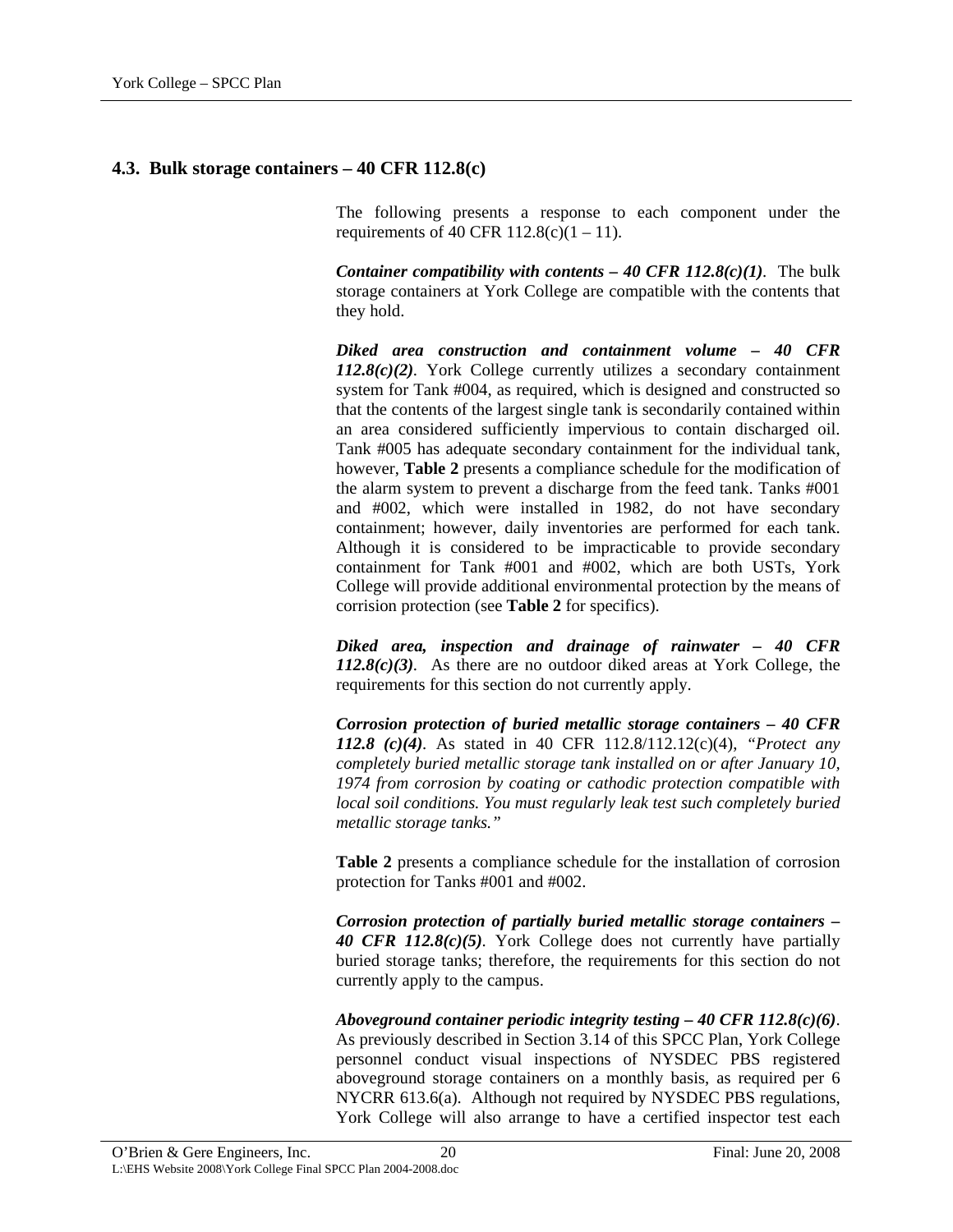aboveground bulk storage container for integrity at least *once every ten years*, and whenever tank repairs are conducted [as required by 40 CFR  $112.8(c)(6)$ ].

The ten year integrity inspection frequency is based upon appropriate industry standards that are currently available for the type and size of aboveground bulk storage containers at York College.

**Table 3** (see Tables tab) presents a summary of the integrity inspection requirements for each applicable aboveground bulk storage container at York College. The frequencies specified in **Table 3** are based upon appropriate industry standards that are currently available for the type, size, and age of aboveground bulk storage containers at York College.

The integrity inspection must combine visual inspection with another testing technique, such as hydrostatic testing, radiographic testing, ultrasonic testing, acoustic emissions testing, or another system of nondestructive shell testing. The following industry standards are considered appropriate for conducting integrity inspections of aboveground storage containers at York College:

- API Standard 653, *Tank Inspection Repair, Alteration, and Reconstruction*
- API Recommended Practice 575, *Inspection of Atmospheric and Low-Pressure Tanks*
- Underwriters Laboratories (UL) Standard 142, *Steel Aboveground Tanks for Flammable and Combustible Liquids*
- UL 80, *Steel Tanks for Oil-Burner Fuel*
- Steel Tank Institute (STI) SP001-00, *Standard for Inspection of In-Service Shop Fabricated Aboveground Tanks for Storage of Combustible and Flammable Liquids*.

York College personnel must keep comparison records, and must inspect the container's supports and foundations. As permitted to do so, records of inspections and tests will be maintained by York College personnel under usual and customary business practices. Therefore, such records of inspections do not necessarily have to be maintained with this SPCC Plan.

In accordance with 40 CFR  $112.8(c)(6)$ , the visual inspection component of the integrity test will include the inspection of the exterior surfaces of containers, pipes, valves, and other equipment for maintenance deficiencies. The inspections also will include where applicable, identification of cracks, areas of wear, corrosion and thinning, poor maintenance and operating practices, excessive settlement of structures, separation or swelling of container insulation, malfunctioning equipment, and structural and foundation weaknesses. In addition, these inspections will include inspection of and monitoring and warning systems that may be in place.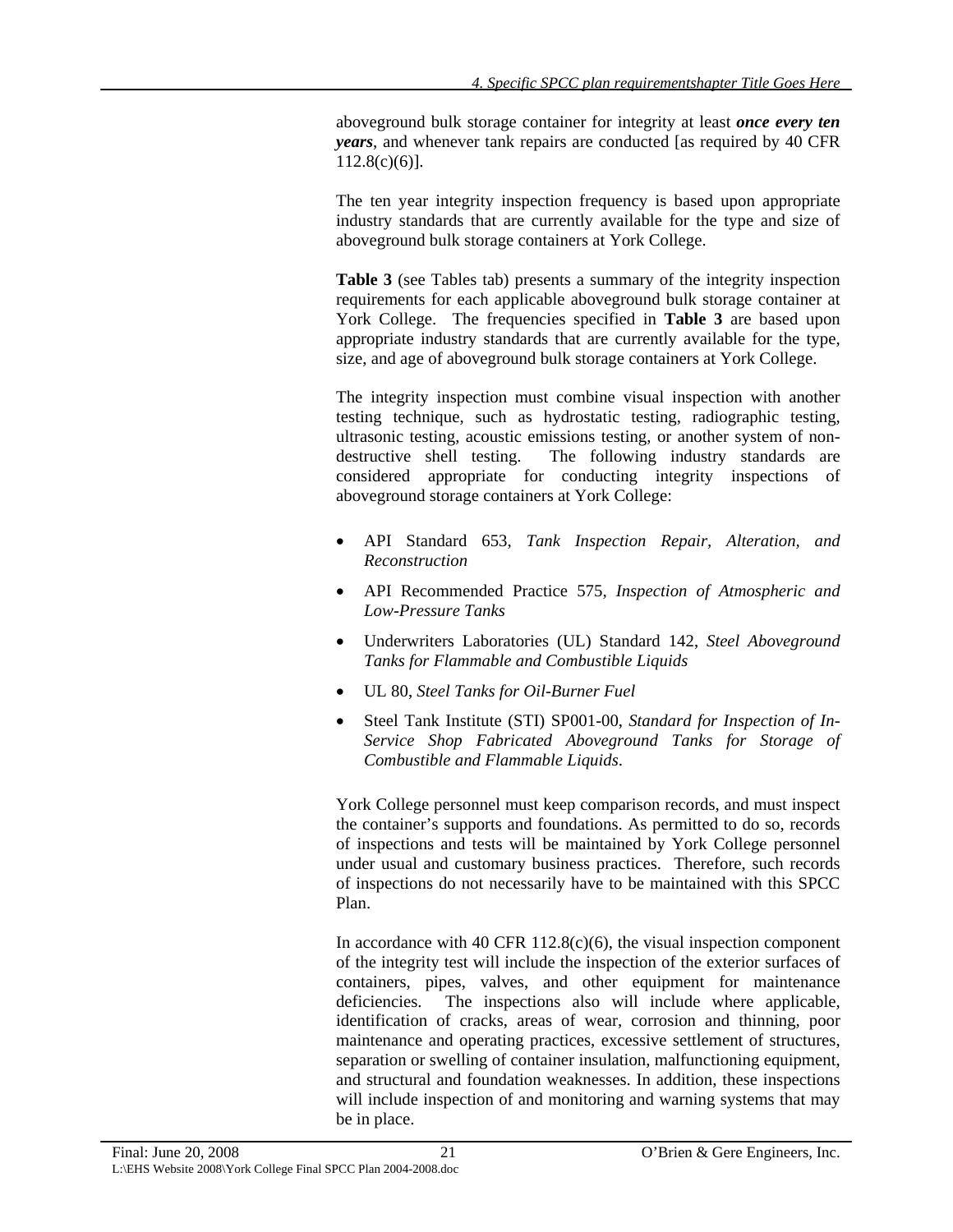<span id="page-33-0"></span>In addition to performing integrity testing for aboveground containers, 40 CFR 112.8/112.12(c)(6) states that facilities covered under the SPCC rule must conduct at a minimum, monthly visual inspections of 55-gallon drums, totes, and other (SPCC regulated) non-stationary containers. As stated in Section 3.3 of this SPCC Plan, based on the minimal risk for internal corrosion of these containers, York College has decided that visual integrity inspections alone are sufficient and provide equivalent environmental protection. **Appendix G** – *Drum/Container Storage and Handling Inspection Record* is used by York personnel to document such visual inspections.

*Control of leakage through internal heating coils – 40 CFR 112.8(c)(7).* York College does not currently have internal heating coils within oil storage containers; therefore, the requirements for this section do not apply to the facility.

*Container installation fail-safe engineered - 40 CFR 112.8(c)(8).* The bulk oil storage containers at York College are equipped, at a minimum, with high level alarms.

The containers, including the various liquid level sensing devices, are inspected on a regular basis (see **Appendix F** – *Monthly Tank Inspection Log*).

*Observation of disposal facilities for effluent discharge – 40 CFR 112.8 (c)(9)*. York College currently discharges non-contact cooling water and storm water only. No other effluent is discharged from the facility into navigable waters of the U.S. or adjoining shorelines; therefore, the requirements for this section do not apply to the facility.

*Visible oil leak corrections from tank seams and gaskets – 40 CFR 112.8 (c)(10).* Visible oil leaks are reported so that corrective actions can be immediately implemented. Measures are taken to minimize and mitigate the leak, while awaiting repair. If a leak or spill is observed, the leaked oil product is cleaned up immediately by York College personnel. Oil spill cleanup supplies are stored at appropriate locations throughout the facility (see **Appendix G** - *Emergency Containment and Clean-up Supplies*)

*Appropriate position of mobile or portable oil storage tanks – 40 CFR 112.8(c)(11).* York College currently has various 55-gallons drums, which are considered mobile or portable for the purposes of this section and are appropriate placed to prevent a discharge by being positioned within/on secondary containment.

# **4.4. Facility transfer operations, pumping, and facility process – 40 CFR 112.8(d)**

The following presents a response to each component under the requirements of 40 CFR  $112.8(d)(1 – 5)$ .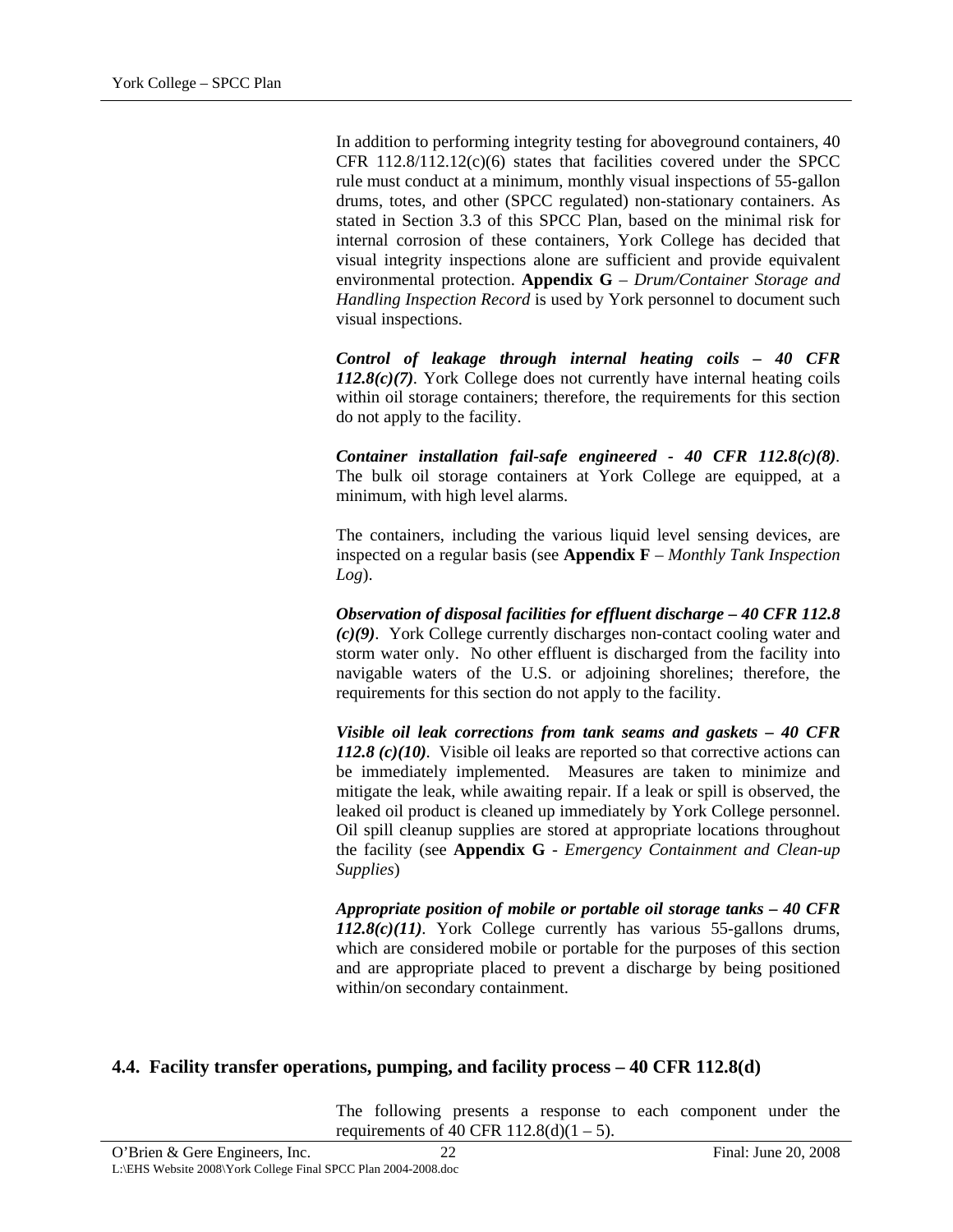*Corrosion protection for buried piping – 40 CFR 112.8(d)(1).* York College has not installed or replaced buried piping on or after August 16, 2002. If, in the future, such activities occur, York College is required to provide a protective wrapping and coating for buried piping systems. Additionally, cathodic protection is required for buried piping installations or otherwise satisfy the corrosion protection standards for piping in 40 CFR Part 280. If a section of buried line is (or becomes) exposed, York College personnel will carefully inspect for deterioration. Documentation of such inspection will be completed by using **Appendix F** – *Monthly Petroleum Tank Inspection Log*. If corrosion damage is observed, York will undertake additional examination and corrective action as indicated by the magnitude of the damage.

*Piping not-in-service – 40 CFR 112.8(d)(2)*. Pipeline terminal connections at York College are capped when not in operation. Refer to **Table 2** for the compliance schedule of when contents of the tank, design capacity, and working capacity are posted at the tank locations*.* 

*Aboveground piping supports design – 40 CFR 112.8(d)(3).* The piping supports for the areas with aboveground piping have been properly designed to minimize abrasion and allow for expansion and contraction. In addition, piping exposed to weather is painted to help prevent corrosion.

*Aboveground valves and pipeline examination – 40 CFR 112.8(d)(4).* Aboveground valves and pipelines are examined by York College personnel on a monthly basis to assess the conditions of the flange joints, expansion joints, valve glands and bodies, catch pans, pipeline supports, and metal surfaces. Inspections of these above-referenced items are conducted during the inspection of the tank system and results are included on the *Monthly Tank Inspection Log,* included in **Appendix F***.* Deficiencies observed during the inspection are addressed promptly.

*Aboveground piping protection from vehicular traffic* – 40 CFR 112.8 (d)(5). York College has positioned aboveground oil distribution piping so that there is no potential for damage from vehicular traffic.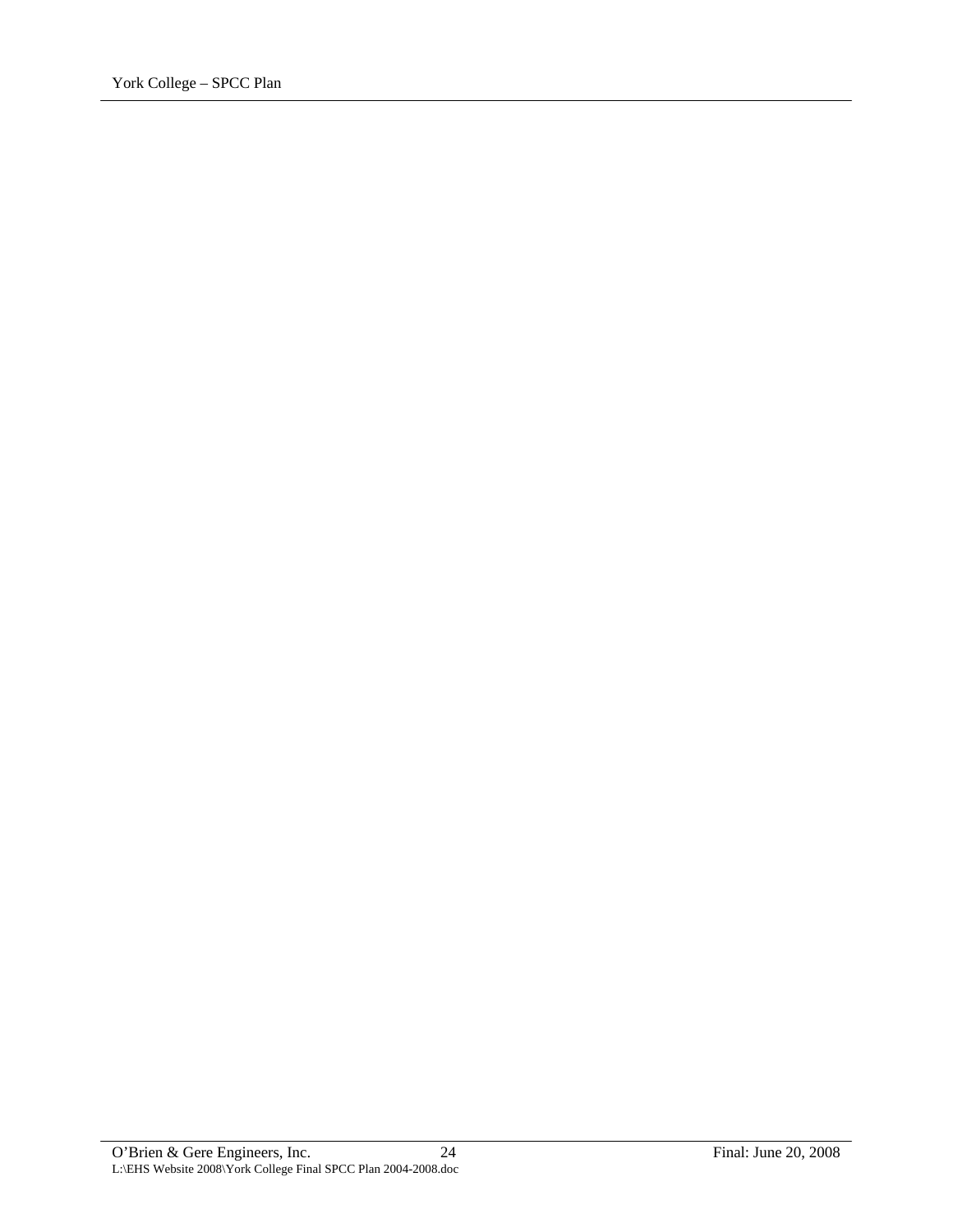# <span id="page-36-0"></span>**5. Oil spill response and countermeasure procedures**

# **5.1. Spill discovery and initial response**

This SPCC Plan has been prepared for the prevention and control of oil spills at York College.

In the event of an oil spill or leak, the person discovering the oil from a storage container, tank or equipment must immediately initiate the following actions:

- 1. Extinguish all sources of ignition and isolate incompatible or reactive chemical substances.
- 2. If there is an immediate threat to human health, evacuate the immediate area.
- 3. If there are no health or safety hazards, and there is a reasonable certainty of the origin of the leak/spill, proceed or attempt to stop or contain the spill/release at the source.
- 4. Isolate all potential environmental receptors such as floor drains, catchbasins, sumps, exposed soil, and runoff areas.

Contact the following to provide information regarding the spill event:

• **Ching See Chan** *Environmental Health and Safety Officer*  Office: (718) 262-2662 Mobile: (646) 265-5295

The Assistant Superintendent, George Fellows, or designee will direct and coordinate the spill clean-up activities and evaluate if an environmental contractor will be required to perform the clean-up activities. Assistant Superintendent will then initiate the notification procedures, as outlined in the following sections.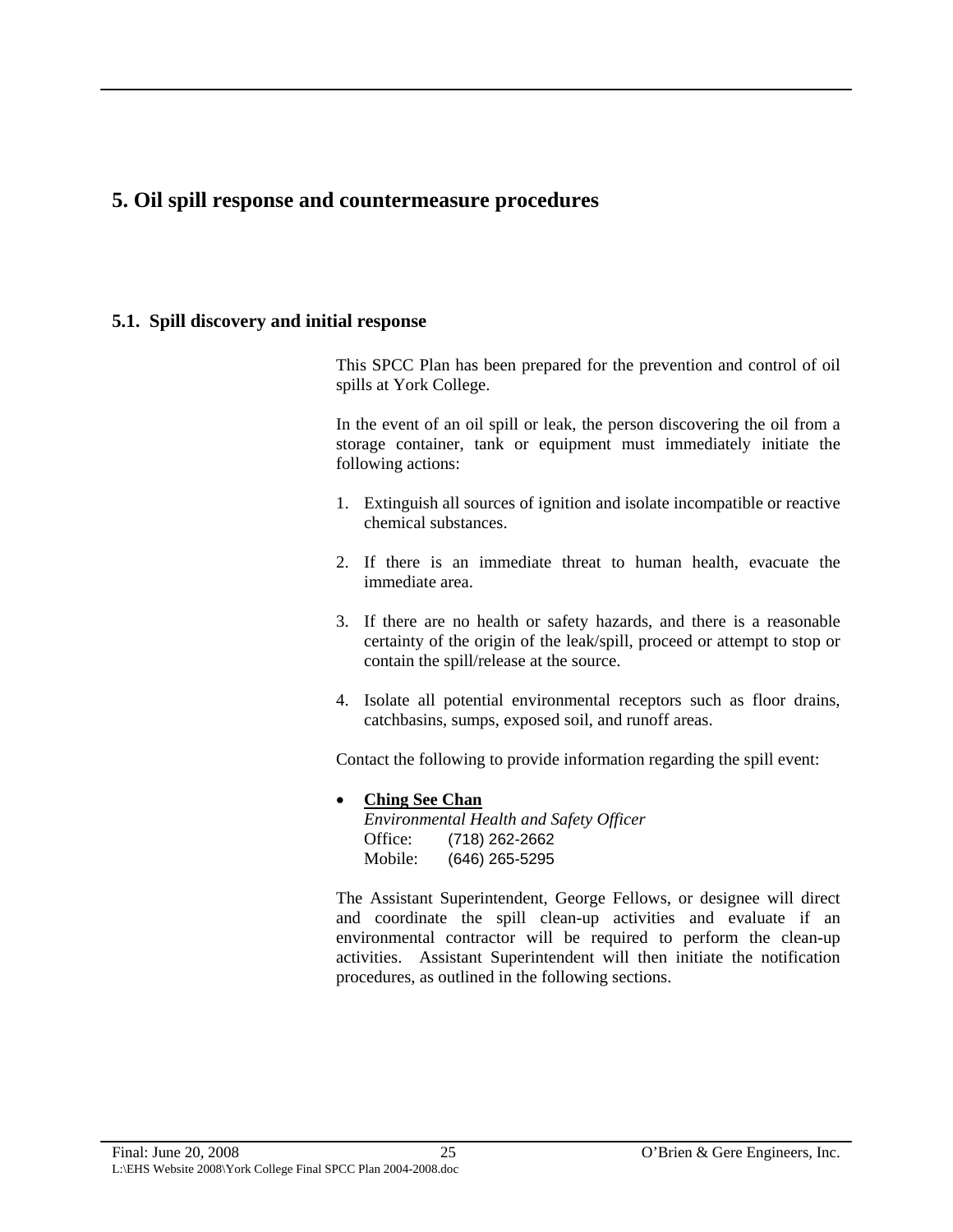# <span id="page-37-0"></span>**5.2. Internal reporting requirements**

The following describes the internal spill "reporting" policy for York College:

Report oil spills occurring on facility property or as a result of campus operations either onto land, or into or threatening to enter into a waterway. A York College employee detecting such a situation (during normal operational hours) will notify Public Safety Shift Supervisor. If a spill or leak occurs on weekdays, weekends, holidays, or during nonoperational hours, Security Officer on duty or designee will also serve as the campus's emergency response coordinator.

Table 5-1 presents the internal emergency contacts for York College:

| <b>Name</b>                                                 | Work<br>Telephone No. | <b>Mobile</b><br>Telephone No. |
|-------------------------------------------------------------|-----------------------|--------------------------------|
| <b>Public Safety</b>                                        | 718-262-2222          | N/A                            |
| Ching See Chan<br>Environmental, Health & Safety<br>Officer | 718-262-2662          | 646-265-5295                   |
| Joseph Goffredo<br><b>Chief Administrative Supervisor</b>   | 718-262-2203          | 646-483-1312                   |
| George Fellows<br><b>Assistant Superintendent</b>           | 718-262-2208          | 516-546-0296                   |
| <b>Chief Engineer</b>                                       | 718-262-2212          | N/A                            |
| Source: York College                                        |                       |                                |

**Table 5-1**. *Internal emergency contacts.*

The emergency response coordinator has been assigned overall responsibility in coordinating responses to oil spill incidents and will contact other appropriate facility personnel, as necessary. The emergency response coordinator will also direct York personnel to make contact with others listed on the emergency call list, as necessary.

The emergency response coordinator will direct and coordinate the spill clean-up activities and evaluate if an environmental contractor will be required to perform the clean-up activities. In the event of an oil spill, **Appendix I** – *Spill History Form* will be used by York College personnel to document the facts regarding the spill incident, in addition to the *Spill History Form,* the City University of New York Public Safety Service Incident Report may also be used.

The emergency response coordinator will then initiate the notification procedures, as outlined in the following sections.

# **5.3. External reporting requirements**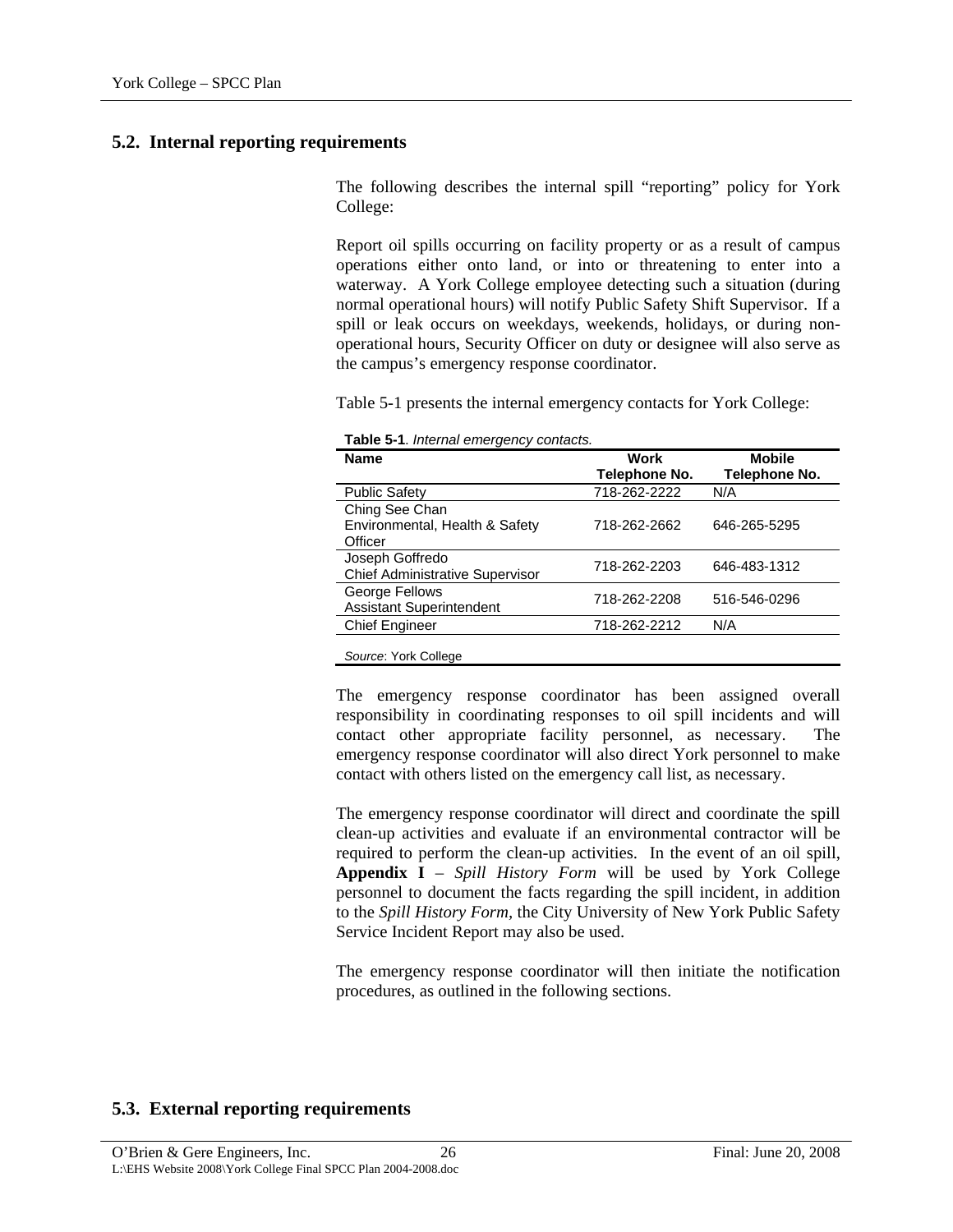<span id="page-38-0"></span>Under the circumstances as outlined below, the EHSO will notify the appropriate regulatory authorities of spills and discharges of oil, as required. Prior to such agency notifications, the Spill Response Team Coordinator will complete **Appendix J** – *Regulatory Agency Reporting Log.*

#### **5.3.1. Reportable quantities**

As defined by 40 CFR 112.2, a spill event is a discharge (*e.g.*, spill, leak, release, or discharge) of oil into or upon navigable waters of the United States or adjoining shorelines in harmful quantities, as defined by 40 CFR 110.

### **Federal reportable quantities**

Pursuant to 40 CFR 110.11, an **IMMEDIATE** call is to be made to the National Response Center (NRC) at **1-800-424-8802**, **if** one of the following occurs:

- *the amount of oil violates applicable state water quality standards*
- *the amount of oil causes a film or "sheen" upon or discoloration of the surface of the water or adjoining shorelines*
- *the amount of oil causes a sludge or emulsion to be deposited beneath the surface of the water or upon adjoining shorelines.*

# **New York State reportable quantities**

A variety of reporting obligations, some of them specifying different time periods for reporting, exist in New York State with respect to oil. [Please see the NYSDEC's *Final Guidance and Responsiveness Summary Regarding Petroleum Spill Reporting*, effective May 1, 1996 presented in **Exhibit D**].

In addition to any required federal reporting, York will report oil spills to the NYSDEC as soon as possible, **but not later than** *two* **hours after discovery**, unless the spill meets all of the following criteria:

- 1. The spill is known to be less than 5 gallons; and
- 2. The spill is contained and under control by York personnel; and
- 3. The spill has not and will not reach the State's water or any land; and
- 4. The spill is cleaned up within two hours of discovery.

**NOTE: For spills that are not required to be reported, the facts concerning the incident must be documented (use Appendix J –**  *Regulatory Agency Reporting Log)* **and a record maintained for a period of at least one year.**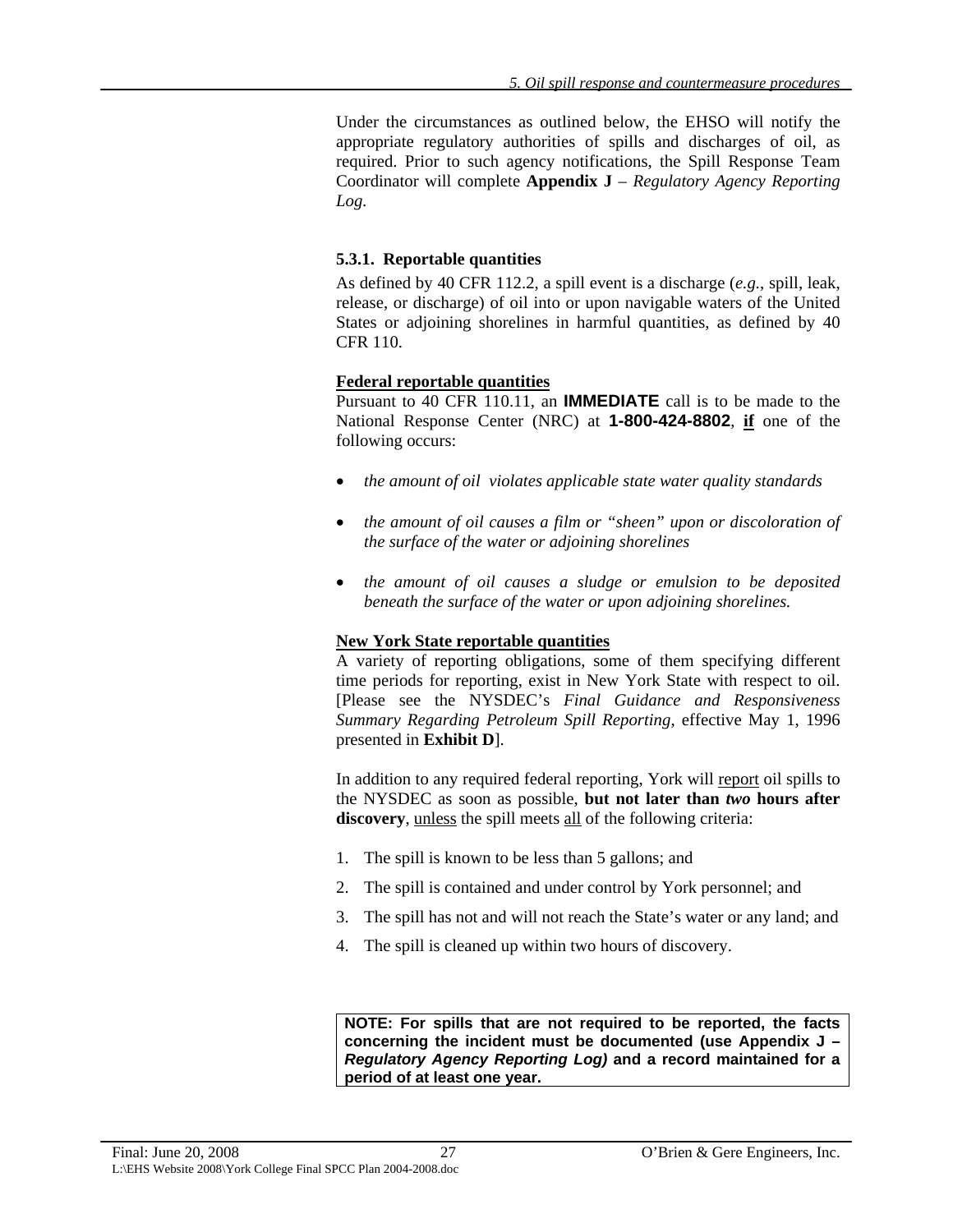<span id="page-39-0"></span>In the event an oil spill does not meet all of the above criteria, York College personnel will notify the NYSDEC at the "Spill Hotline" (**1- 800-457-7362**) within two hours of discovery. As appropriate, York may also choose to notify the NYSDEC Region 2 office in Long Island City, New York (**718-482-4929**)**.**

Prior to York College personnel calling a state or federal agency regarding a reportable oil spill, the following information should be collected:

- 1. Address and telephone number of the facility
- 2. Spill date and time
- 3. Type of oil product spilled
- 4. Location of spill
- 5. Weather conditions at the spill location
- 6. Estimate of the total quantity spilled
- 7. Estimate of the quantity spilled into navigable water
- 8. Source of the spill
- 9. Description of the affected media (water, air, land)
- 10. Cause of the spill
- 11. Damages or injuries caused by the spill
- 12. Actions used to stop, remove and mitigate the effects of the spill
- 13. Whether an evacuation is needed
- 14. Names of individuals or agencies that have also been contacted.

#### **5.3.2. Written notification requirements**

In accordance with 40 CFR Part 112.4, York College will submit a written report to the USEPA Region 2 Administrator (290 Broadway, New York, NY 10007-1866) and the NYSDEC Region 2 suboffice (1 Hunter's Point Plaza 47-40 21<sup>st</sup> Street, Long Island City, New York) **within sixty (60) days** in the event of a reportable spill or release of oil in the following quantities and frequencies:

- *a single discharge\* of 1,000 or more gallons into or upon navigable waters of the U.S. or adjoining shorelines, or* •
- *discharged more than 42 U.S. gallons of oil in each of two discharges, occurring within any twelve month period.*  •

\* *Note –* see definition of a "discharge" in Section 1.2 of this SPCC Plan.

This written report will include the following information:

- 1. Name of facility
- 2. Name of owner or operator of facility
- 3. Location of the facility
- 4. Maximum storage or handling capacity of the facility and normal daily throughput